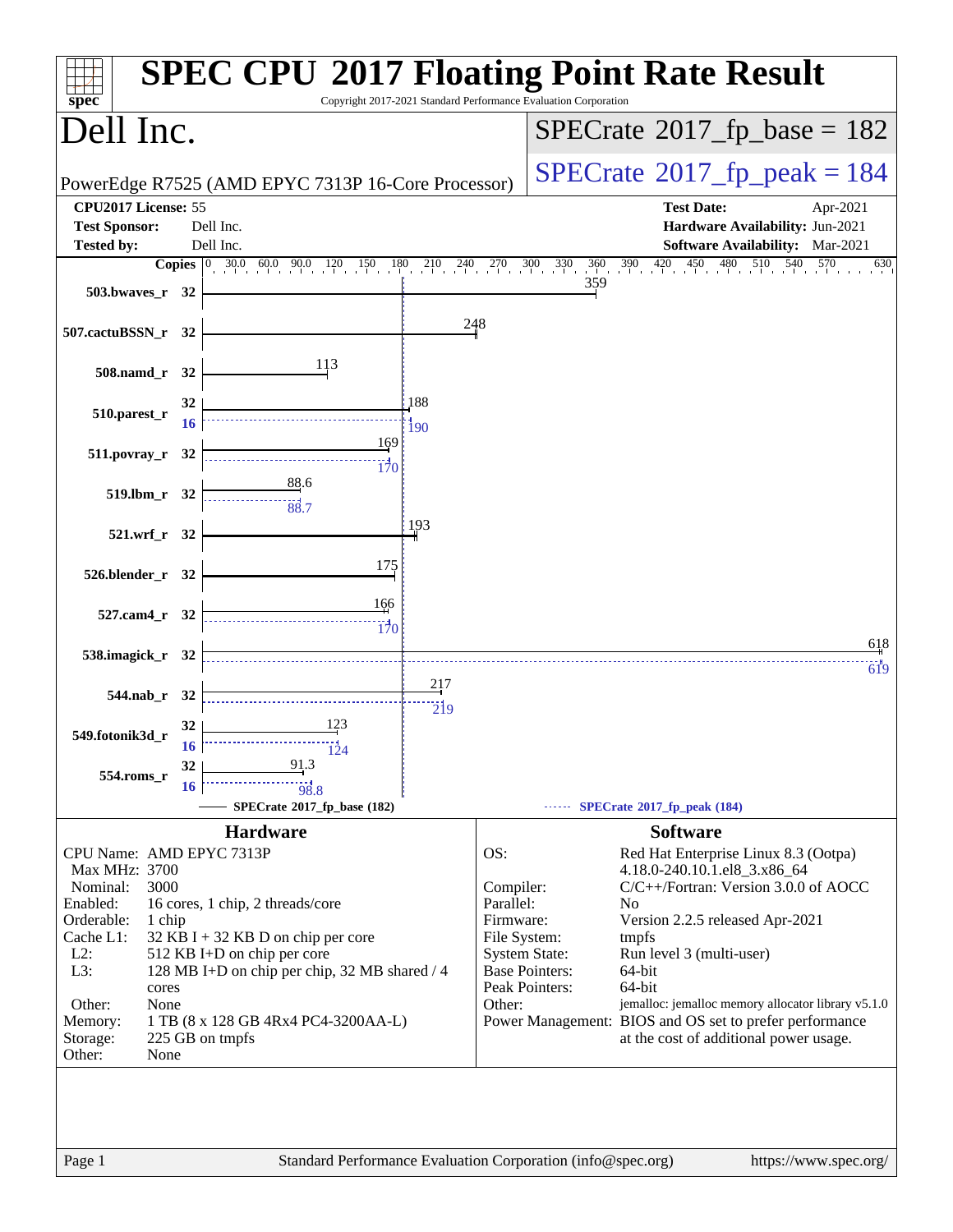| <b>SPEC CPU®2017 Floating Point Rate Result</b><br>spec<br>Copyright 2017-2021 Standard Performance Evaluation Corporation              |                                                                                                      |                |            |                |       |                                                                                                          |       |               |                |              |                |              |                                       |              |
|-----------------------------------------------------------------------------------------------------------------------------------------|------------------------------------------------------------------------------------------------------|----------------|------------|----------------|-------|----------------------------------------------------------------------------------------------------------|-------|---------------|----------------|--------------|----------------|--------------|---------------------------------------|--------------|
| Dell Inc.                                                                                                                               |                                                                                                      |                |            |                |       |                                                                                                          |       |               |                |              |                |              | $SPECrate^{\circ}2017_fp\_base = 182$ |              |
| PowerEdge R7525 (AMD EPYC 7313P 16-Core Processor)                                                                                      |                                                                                                      |                |            |                |       |                                                                                                          |       |               |                |              |                |              | $SPECTate@2017_fp\_peak = 184$        |              |
| <b>Test Sponsor:</b><br><b>Tested by:</b>                                                                                               | CPU2017 License: 55<br><b>Test Date:</b><br>Apr-2021<br>Dell Inc.<br>Hardware Availability: Jun-2021 |                |            |                |       |                                                                                                          |       |               |                |              |                |              |                                       |              |
|                                                                                                                                         | Dell Inc.<br><b>Software Availability:</b> Mar-2021<br><b>Results Table</b>                          |                |            |                |       |                                                                                                          |       |               |                |              |                |              |                                       |              |
|                                                                                                                                         |                                                                                                      |                |            | <b>Base</b>    |       |                                                                                                          |       |               |                |              | <b>Peak</b>    |              |                                       |              |
| <b>Benchmark</b>                                                                                                                        | <b>Copies</b>                                                                                        | <b>Seconds</b> | Ratio      | <b>Seconds</b> | Ratio | <b>Seconds</b>                                                                                           | Ratio | <b>Copies</b> | <b>Seconds</b> | <b>Ratio</b> | <b>Seconds</b> | <b>Ratio</b> | <b>Seconds</b>                        | <b>Ratio</b> |
| 503.bwaves_r                                                                                                                            | 32                                                                                                   | 894            | 359        | 894            | 359   |                                                                                                          |       | 32            | 894            | 359          | 894            | 359          |                                       |              |
| 507.cactuBSSN_r                                                                                                                         | 32                                                                                                   | 162            | 251        | 163            | 248   |                                                                                                          |       | 32            | 162            | 251          | 163            | 248          |                                       |              |
| 508.namd_r                                                                                                                              | 32                                                                                                   | 268            | 113        | <b>268</b>     | 113   |                                                                                                          |       | 32            | 268            | 113          | 268            | <u>113</u>   |                                       |              |
| 510.parest_r                                                                                                                            | 32                                                                                                   | 444            | 188        | 446            | 188   |                                                                                                          |       | 16            | 221            | <b>190</b>   | 220            | 190          |                                       |              |
| 511.povray_r                                                                                                                            | 32                                                                                                   | 441            | 169        | 440            | 170   |                                                                                                          |       | 32            | 439            | <b>170</b>   | 438            | 170          |                                       |              |
| 519.1bm_r                                                                                                                               | 32                                                                                                   | 380            | 88.6       | 380            | 88.8  |                                                                                                          |       | 32            | 380            | 88.7         | 380            | 88.7         |                                       |              |
| 521.wrf                                                                                                                                 | 32                                                                                                   | 371            | <b>193</b> | 367            | 195   |                                                                                                          |       | 32            | 371            | 193          | 367            | 195          |                                       |              |
| 526.blender_r                                                                                                                           | 32                                                                                                   | 278            | 175        | 279            | 175   |                                                                                                          |       | 32            | 278            | 175          | 279            | <b>175</b>   |                                       |              |
| 527.cam4_r                                                                                                                              | 32                                                                                                   | 338            | <u>166</u> | 331            | 169   |                                                                                                          |       | 32            | <b>330</b>     | <b>170</b>   | 328            | 170          |                                       |              |
| 538.imagick_r                                                                                                                           | 32                                                                                                   | 129            | 618        | 128            | 620   |                                                                                                          |       | 32            | 128            | 620          | 129            | 619          |                                       |              |
| 544.nab_r                                                                                                                               | 32                                                                                                   | 248            | 218        | 248            | 217   |                                                                                                          |       | 32            | 245            | 220          | 245            | 219          |                                       |              |
| 549.fotonik3d_r                                                                                                                         | 32                                                                                                   | 1015           | 123        | <u>1017</u>    | 123   |                                                                                                          |       | 16            | 505            | 124          | 504            | 124          |                                       |              |
| 554.roms_r                                                                                                                              | 32                                                                                                   | 555            | 91.6       | 557            | 91.3  |                                                                                                          |       | 16            | 255            | 99.6         | 257            | 98.8         |                                       |              |
| $SPECrate*2017_fp\_base =$                                                                                                              |                                                                                                      |                | 182        |                |       |                                                                                                          |       |               |                |              |                |              |                                       |              |
| $SPECrate^*2017_fp_peak =$                                                                                                              |                                                                                                      |                | 184        |                |       |                                                                                                          |       |               |                |              |                |              |                                       |              |
|                                                                                                                                         |                                                                                                      |                |            |                |       | Results appear in the order in which they were run. Bold underlined text indicates a median measurement. |       |               |                |              |                |              |                                       |              |
| <b>Compiler Notes</b><br>The AMD64 AOCC Compiler Suite is available at<br>http://developer.amd.com/amd-aocc/                            |                                                                                                      |                |            |                |       |                                                                                                          |       |               |                |              |                |              |                                       |              |
| The config file option 'submit' was used.<br>'numactl' was used to bind copies to the cores.<br>See the configuration file for details. |                                                                                                      |                |            |                |       | <b>Submit Notes</b>                                                                                      |       |               |                |              |                |              |                                       |              |
|                                                                                                                                         |                                                                                                      |                |            |                |       | <b>Operating System Notes</b>                                                                            |       |               |                |              |                |              |                                       |              |

| 'ulimit -s unlimited' was used to set environment stack size limit<br>'ulimit -1 2097152' was used to set environment locked pages in memory limit |  |  |  |  |  |
|----------------------------------------------------------------------------------------------------------------------------------------------------|--|--|--|--|--|
| runcpu command invoked through numactl i.e.:<br>numactl --interleave=all runcpu <etc></etc>                                                        |  |  |  |  |  |
| 'echo 8 > /proc/sys/vm/dirty_ratio' run as root to limit dirty cache to 8% of<br>memory.                                                           |  |  |  |  |  |
| 'echo 1 > /proc/sys/vm/swappiness' run as root to limit swap usage to minimum<br>necessary.                                                        |  |  |  |  |  |
| 'echo $1$ > /proc/sys/vm/zone reclaim mode' run as root to free node-local memory                                                                  |  |  |  |  |  |
| (Continued on next page)                                                                                                                           |  |  |  |  |  |

| Page 2 | Standard Performance Evaluation Corporation (info@spec.org) | https://www.spec.org/ |
|--------|-------------------------------------------------------------|-----------------------|
|--------|-------------------------------------------------------------|-----------------------|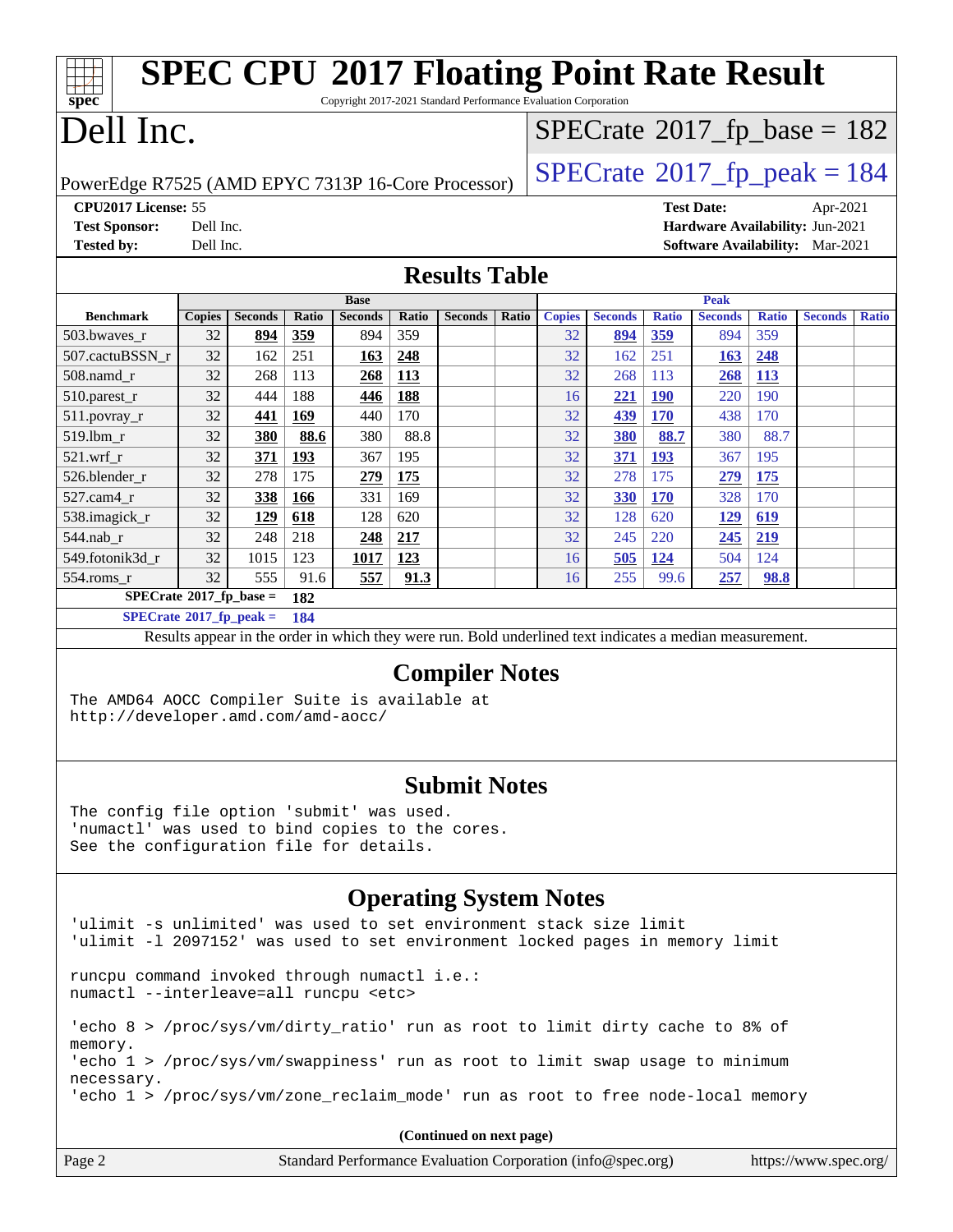### **[SPEC CPU](http://www.spec.org/auto/cpu2017/Docs/result-fields.html#SPECCPU2017FloatingPointRateResult)[2017 Floating Point Rate Result](http://www.spec.org/auto/cpu2017/Docs/result-fields.html#SPECCPU2017FloatingPointRateResult)**

Copyright 2017-2021 Standard Performance Evaluation Corporation

### Dell Inc.

 $SPECrate$ <sup>®</sup>[2017\\_fp\\_base =](http://www.spec.org/auto/cpu2017/Docs/result-fields.html#SPECrate2017fpbase) 182

PowerEdge R7525 (AMD EPYC 7313P 16-Core Processor)  $\left| \text{SP} \right|$ 

| $ECrate^{\circ}2017$ _fp_peak = 184 |  |
|-------------------------------------|--|
|-------------------------------------|--|

**[CPU2017 License:](http://www.spec.org/auto/cpu2017/Docs/result-fields.html#CPU2017License)** 55 **[Test Date:](http://www.spec.org/auto/cpu2017/Docs/result-fields.html#TestDate)** Apr-2021 **[Test Sponsor:](http://www.spec.org/auto/cpu2017/Docs/result-fields.html#TestSponsor)** Dell Inc. **[Hardware Availability:](http://www.spec.org/auto/cpu2017/Docs/result-fields.html#HardwareAvailability)** Jun-2021 **[Tested by:](http://www.spec.org/auto/cpu2017/Docs/result-fields.html#Testedby)** Dell Inc. **[Software Availability:](http://www.spec.org/auto/cpu2017/Docs/result-fields.html#SoftwareAvailability)** Mar-2021

### **[Operating System Notes \(Continued\)](http://www.spec.org/auto/cpu2017/Docs/result-fields.html#OperatingSystemNotes)**

and avoid remote memory usage.

'sync; echo 3 > /proc/sys/vm/drop\_caches' run as root to reset filesystem caches. 'sysctl -w kernel.randomize\_va\_space=0' run as root to disable address space layout randomization (ASLR) to reduce run-to-run variability.

'echo always > /sys/kernel/mm/transparent\_hugepage/enabled' and 'echo always > /sys/kernel/mm/transparent\_hugepage/defrag' run as root for peak integer runs and all FP runs to enable Transparent Hugepages (THP). 'echo madvise > /sys/kernel/mm/transparent\_hugepage/enabled' run as root for base integer runs to enable THP only on request.

#### **[Environment Variables Notes](http://www.spec.org/auto/cpu2017/Docs/result-fields.html#EnvironmentVariablesNotes)**

Environment variables set by runcpu before the start of the run: LD\_LIBRARY\_PATH = "/mnt/ramdisk/cpu2017-1.1.5/amd\_rate\_aocc300\_milan\_A\_lib/64;/mnt/ramdisk /cpu2017-1.1.5/amd\_rate\_aocc300\_milan\_A\_lib/32:" MALLOC\_CONF = "retain:true"

#### **[General Notes](http://www.spec.org/auto/cpu2017/Docs/result-fields.html#GeneralNotes)**

Binaries were compiled on a system with 2x AMD EPYC 7742 CPU + 512GiB Memory using OpenSUSE 15.2

jemalloc: configured and built with GCC v4.8.2 in RHEL 7.4 (No options specified) jemalloc 5.1.0 is available here: <https://github.com/jemalloc/jemalloc/releases/download/5.1.0/jemalloc-5.1.0.tar.bz2>

NA: The test sponsor attests, as of date of publication, that CVE-2017-5754 (Meltdown) is mitigated in the system as tested and documented. Yes: The test sponsor attests, as of date of publication, that CVE-2017-5753 (Spectre variant 1) is mitigated in the system as tested and documented. Yes: The test sponsor attests, as of date of publication, that CVE-2017-5715 (Spectre variant 2) is mitigated in the system as tested and documented.

Benchmark run from a 225 GB ramdisk created with the cmd: "mount -t tmpfs -o size=225G tmpfs /mnt/ramdisk"

BIOS settings:

#### **[Platform Notes](http://www.spec.org/auto/cpu2017/Docs/result-fields.html#PlatformNotes)**

NUMA Nodes per Socket : 4 L3 Cache as NUMA Domain : Enabled Virtualization Technology : Disabled

**(Continued on next page)**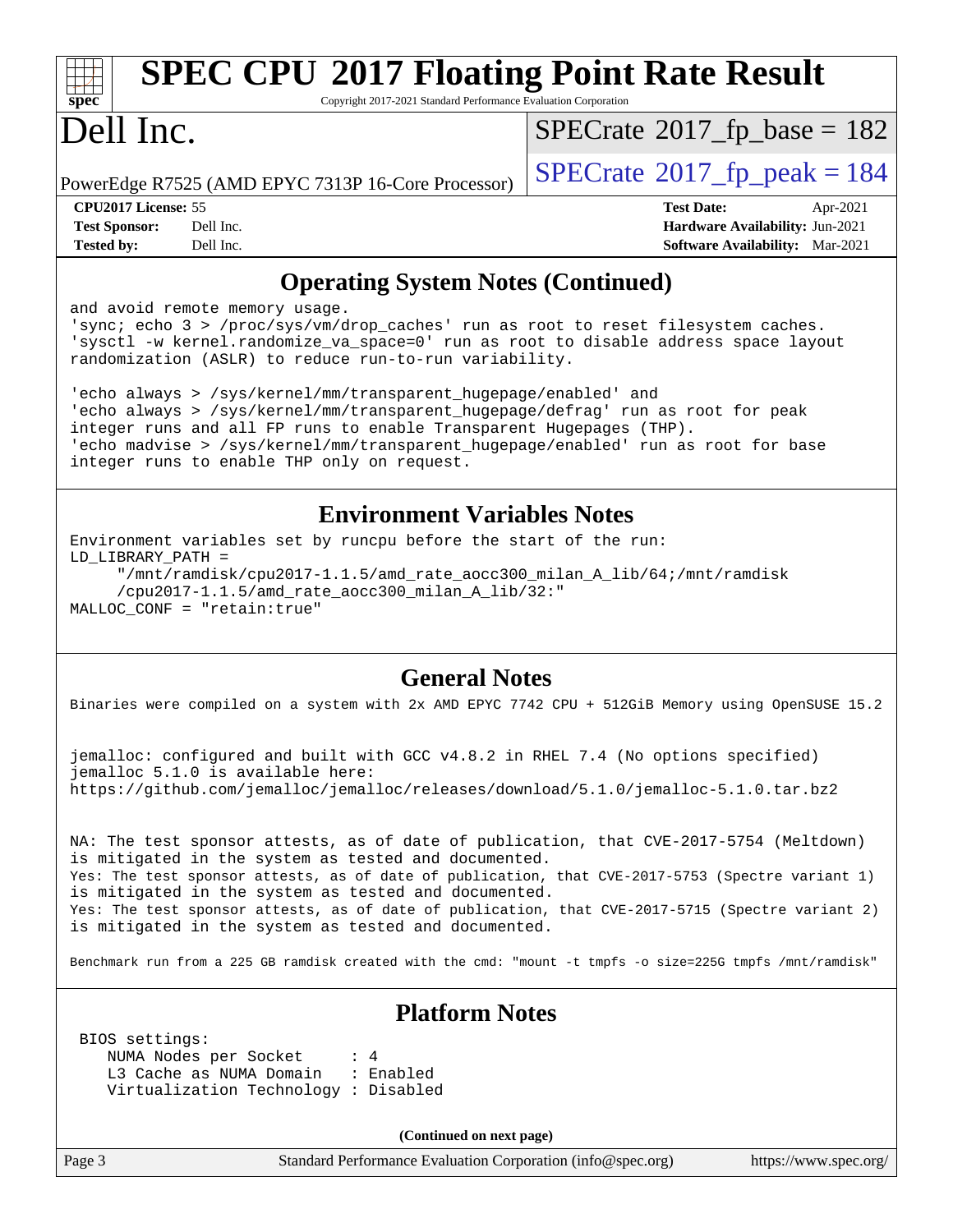| spec                                                                                                                                                                                                                                                                                                                                                                     | Copyright 2017-2021 Standard Performance Evaluation Corporation                                                                                                                                                            | <b>SPEC CPU®2017 Floating Point Rate Result</b>                                                                                                             |  |
|--------------------------------------------------------------------------------------------------------------------------------------------------------------------------------------------------------------------------------------------------------------------------------------------------------------------------------------------------------------------------|----------------------------------------------------------------------------------------------------------------------------------------------------------------------------------------------------------------------------|-------------------------------------------------------------------------------------------------------------------------------------------------------------|--|
| Dell Inc.                                                                                                                                                                                                                                                                                                                                                                |                                                                                                                                                                                                                            | $SPECrate^{\circ}2017$ fp base = 182                                                                                                                        |  |
| PowerEdge R7525 (AMD EPYC 7313P 16-Core Processor)                                                                                                                                                                                                                                                                                                                       |                                                                                                                                                                                                                            | $SPECTate$ <sup>®</sup> 2017_fp_peak = 184                                                                                                                  |  |
| CPU2017 License: 55<br>Dell Inc.<br><b>Test Sponsor:</b>                                                                                                                                                                                                                                                                                                                 |                                                                                                                                                                                                                            | <b>Test Date:</b><br>Apr-2021<br>Hardware Availability: Jun-2021                                                                                            |  |
| Dell Inc.<br><b>Tested by:</b>                                                                                                                                                                                                                                                                                                                                           |                                                                                                                                                                                                                            | Software Availability: Mar-2021                                                                                                                             |  |
|                                                                                                                                                                                                                                                                                                                                                                          | <b>Platform Notes (Continued)</b>                                                                                                                                                                                          |                                                                                                                                                             |  |
| DRAM Refresh Delay<br>System Profile<br>CPU Power Management<br>Memory Patrol Scrub<br>PCI ASPM L1 Link<br>Power Management : Disabled<br>Sysinfo program /mnt/ramdisk/cpu2017-1.1.5/bin/sysinfo<br>Rev: r6538 of 2020-09-24 e8664e66d2d7080afeaa89d4b38e2f1c<br>running on localhost.localdomain Thu Apr 29 19:08:07 2021                                               | : Performance<br>: Custom<br>: Maximum Performance<br>: Disabled                                                                                                                                                           |                                                                                                                                                             |  |
| SUT (System Under Test) info as seen by some common utilities.<br>For more information on this section, see                                                                                                                                                                                                                                                              | https://www.spec.org/cpu2017/Docs/config.html#sysinfo                                                                                                                                                                      |                                                                                                                                                             |  |
| "physical id"s (chips)<br>1<br>32 "processors"<br>cpu cores : 16<br>siblings : 32                                                                                                                                                                                                                                                                                        | model name: AMD EPYC 7313P 16-Core Processor<br>physical 0: cores 0 1 2 3 4 5 6 7 8 9 10 11 12 13 14 15                                                                                                                    | cores, siblings (Caution: counting these is hw and system dependent. The following<br>excerpts from /proc/cpuinfo might not be reliable. Use with caution.) |  |
| From 1scpu:<br>Architecture:<br>$CPU$ op-mode( $s$ ):<br>Byte Order:<br>CPU(s):<br>On-line CPU(s) list: $0-31$<br>Thread( $s$ ) per core:<br>Core(s) per socket:<br>Socket(s):<br>NUMA $node(s):$<br>Vendor ID:<br>CPU family:<br>Model:<br>Model name:<br>Stepping:<br>CPU MHz:<br>BogoMIPS:<br>Virtualization:<br>L1d cache:<br>Lli cache:<br>$L2$ cache:<br>L3 cache: | x86_64<br>$32$ -bit, $64$ -bit<br>Little Endian<br>32<br>2<br>16<br>1<br>4<br>AuthenticAMD<br>25<br>$\mathbf 1$<br>AMD EPYC 7313P 16-Core Processor<br>1<br>2615.820<br>5988.61<br>$AMD-V$<br>32K<br>32K<br>512K<br>32768K |                                                                                                                                                             |  |
|                                                                                                                                                                                                                                                                                                                                                                          | (Continued on next page)                                                                                                                                                                                                   |                                                                                                                                                             |  |
| Page 4                                                                                                                                                                                                                                                                                                                                                                   | Standard Performance Evaluation Corporation (info@spec.org)                                                                                                                                                                | https://www.spec.org/                                                                                                                                       |  |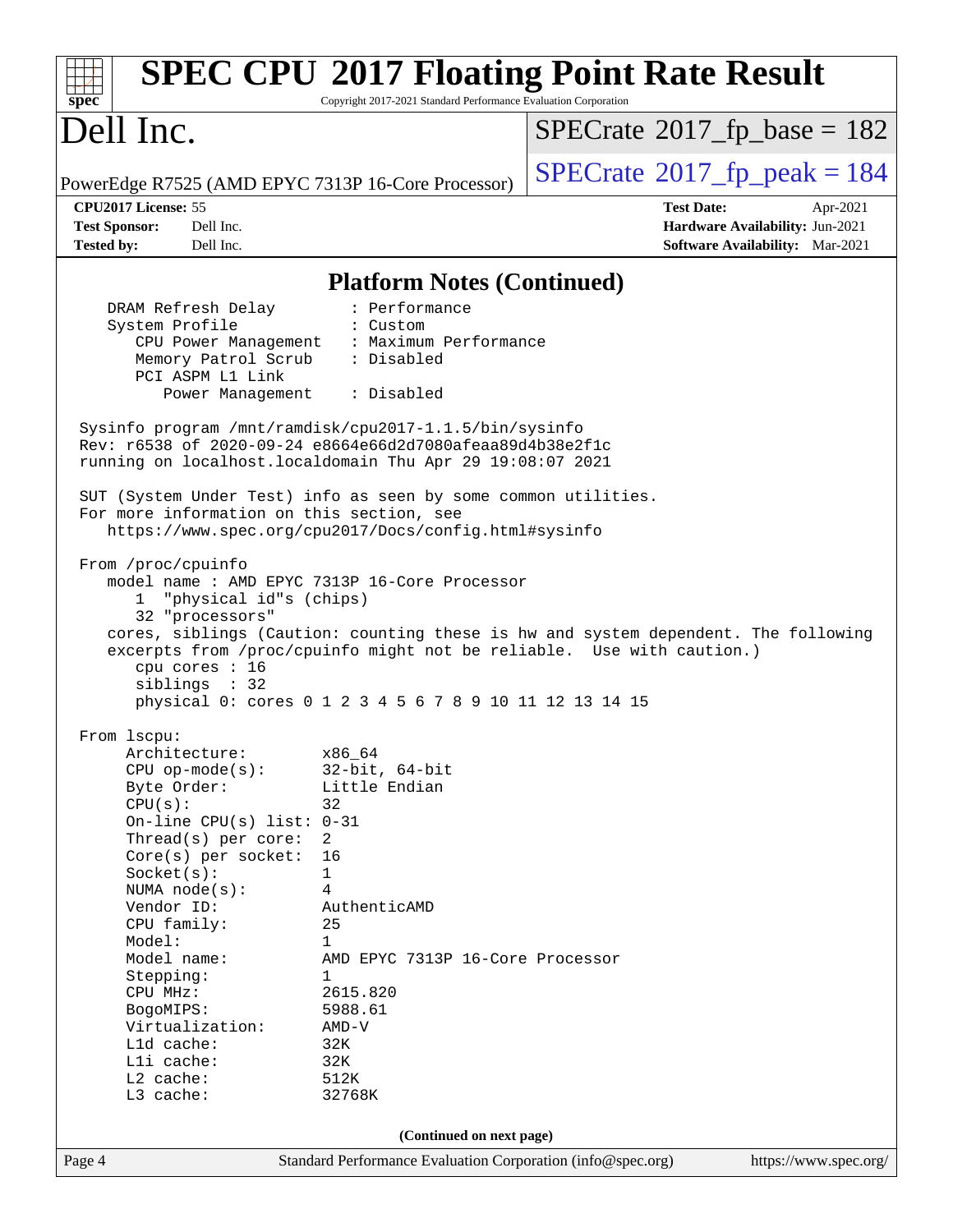| <b>SPEC CPU®2017 Floating Point Rate Result</b><br>Copyright 2017-2021 Standard Performance Evaluation Corporation<br>spec®                                                                                                                                                                                                                                                                                                                                                                                                                                                                                                                                                                                                                                                                                                                                                                                                                                                                                                                                                                                                                                                                                                                                                                                                                                                                                                                                                                                                                                                                                                                                                                                                                                                                                                                                                                                                                                                                                                                  |                                                                                                            |
|----------------------------------------------------------------------------------------------------------------------------------------------------------------------------------------------------------------------------------------------------------------------------------------------------------------------------------------------------------------------------------------------------------------------------------------------------------------------------------------------------------------------------------------------------------------------------------------------------------------------------------------------------------------------------------------------------------------------------------------------------------------------------------------------------------------------------------------------------------------------------------------------------------------------------------------------------------------------------------------------------------------------------------------------------------------------------------------------------------------------------------------------------------------------------------------------------------------------------------------------------------------------------------------------------------------------------------------------------------------------------------------------------------------------------------------------------------------------------------------------------------------------------------------------------------------------------------------------------------------------------------------------------------------------------------------------------------------------------------------------------------------------------------------------------------------------------------------------------------------------------------------------------------------------------------------------------------------------------------------------------------------------------------------------|------------------------------------------------------------------------------------------------------------|
| Dell Inc.                                                                                                                                                                                                                                                                                                                                                                                                                                                                                                                                                                                                                                                                                                                                                                                                                                                                                                                                                                                                                                                                                                                                                                                                                                                                                                                                                                                                                                                                                                                                                                                                                                                                                                                                                                                                                                                                                                                                                                                                                                    | $SPECrate^{\circ}2017$ [p base = 182                                                                       |
| PowerEdge R7525 (AMD EPYC 7313P 16-Core Processor)                                                                                                                                                                                                                                                                                                                                                                                                                                                                                                                                                                                                                                                                                                                                                                                                                                                                                                                                                                                                                                                                                                                                                                                                                                                                                                                                                                                                                                                                                                                                                                                                                                                                                                                                                                                                                                                                                                                                                                                           | $SPECTate@2017_fp\_peak = 184$                                                                             |
| <b>CPU2017 License: 55</b><br><b>Test Sponsor:</b><br>Dell Inc.<br><b>Tested by:</b><br>Dell Inc.                                                                                                                                                                                                                                                                                                                                                                                                                                                                                                                                                                                                                                                                                                                                                                                                                                                                                                                                                                                                                                                                                                                                                                                                                                                                                                                                                                                                                                                                                                                                                                                                                                                                                                                                                                                                                                                                                                                                            | <b>Test Date:</b><br>Apr-2021<br>Hardware Availability: Jun-2021<br><b>Software Availability:</b> Mar-2021 |
| <b>Platform Notes (Continued)</b>                                                                                                                                                                                                                                                                                                                                                                                                                                                                                                                                                                                                                                                                                                                                                                                                                                                                                                                                                                                                                                                                                                                                                                                                                                                                                                                                                                                                                                                                                                                                                                                                                                                                                                                                                                                                                                                                                                                                                                                                            |                                                                                                            |
| NUMA $node0$ $CPU(s):$<br>$0 - 3, 16 - 19$<br>NUMA $node1$ $CPU(s):$<br>$4 - 7, 20 - 23$<br>NUMA $node2$ $CPU(s)$ :<br>$8 - 11, 24 - 27$<br>NUMA $node3$ $CPU(s):$<br>$12 - 15, 28 - 31$<br>Flags:<br>pat pse36 clflush mmx fxsr sse sse2 ht syscall nx mmxext fxsr_opt pdpe1gb rdtscp lm<br>constant_tsc rep_good nopl nonstop_tsc cpuid extd_apicid aperfmperf pni pclmulqdq<br>monitor ssse3 fma cx16 pcid sse4_1 sse4_2 x2apic movbe popcnt aes xsave avx f16c<br>rdrand lahf_lm cmp_legacy svm extapic cr8_legacy abm sse4a misalignsse 3dnowprefetch<br>osvw ibs skinit wdt tce topoext perfctr_core perfctr_nb bpext perfctr_llc mwaitx cpb<br>cat_13 cdp_13 invpcid_single hw_pstate sme ssbd mba sev ibrs ibpb stibp vmmcall<br>fsgsbase bmil avx2 smep bmi2 invpcid cgm rdt_a rdseed adx smap clflushopt clwb<br>sha_ni xsaveopt xsavec xgetbvl xsaves cqm_llc cqm_occup_llc cqm_mbm_total<br>cqm_mbm_local clzero irperf xsaveerptr wbnoinvd amd_ppin arat npt lbrv svm_lock<br>nrip_save tsc_scale vmcb_clean flushbyasid decodeassists pausefilter pfthreshold<br>v_vmsave_vmload vgif umip pku ospke vaes vpclmulqdq rdpid overflow_recov succor smca<br>/proc/cpuinfo cache data<br>cache size $: 512$ KB<br>From numactl --hardware WARNING: a numactl 'node' might or might not correspond to a<br>physical chip.<br>available: $4$ nodes $(0-3)$<br>node 0 cpus: 0 1 2 3 16 17 18 19<br>node 0 size: 257387 MB<br>node 0 free: 257324 MB<br>node 1 cpus: 4 5 6 7 20 21 22 23<br>node 1 size: 257840 MB<br>node 1 free: 255300 MB<br>node 2 cpus: 8 9 10 11 24 25 26 27<br>node 2 size: 257831 MB<br>node 2 free: 257663 MB<br>node 3 cpus: 12 13 14 15 28 29 30 31<br>node 3 size: 257816 MB<br>node 3 free: 255345 MB<br>node distances:<br>node<br>$\overline{0}$<br>$\overline{1}$<br>2<br>3<br>0:<br>10<br>12 12<br>12<br>1:12<br>10 12 12<br>2:<br>12<br>12 10 12<br>3:<br>12 <sub>1</sub><br>12<br>12<br>10<br>From /proc/meminfo<br>MemTotal:<br>1056452888 kB<br>HugePages_Total:<br>0<br>Hugepagesize:<br>2048 kB | fpu vme de pse tsc msr pae mce cx8 apic sep mtrr pge mca cmov                                              |
| (Continued on next page)                                                                                                                                                                                                                                                                                                                                                                                                                                                                                                                                                                                                                                                                                                                                                                                                                                                                                                                                                                                                                                                                                                                                                                                                                                                                                                                                                                                                                                                                                                                                                                                                                                                                                                                                                                                                                                                                                                                                                                                                                     |                                                                                                            |
| Standard Performance Evaluation Corporation (info@spec.org)<br>Page 5                                                                                                                                                                                                                                                                                                                                                                                                                                                                                                                                                                                                                                                                                                                                                                                                                                                                                                                                                                                                                                                                                                                                                                                                                                                                                                                                                                                                                                                                                                                                                                                                                                                                                                                                                                                                                                                                                                                                                                        | https://www.spec.org/                                                                                      |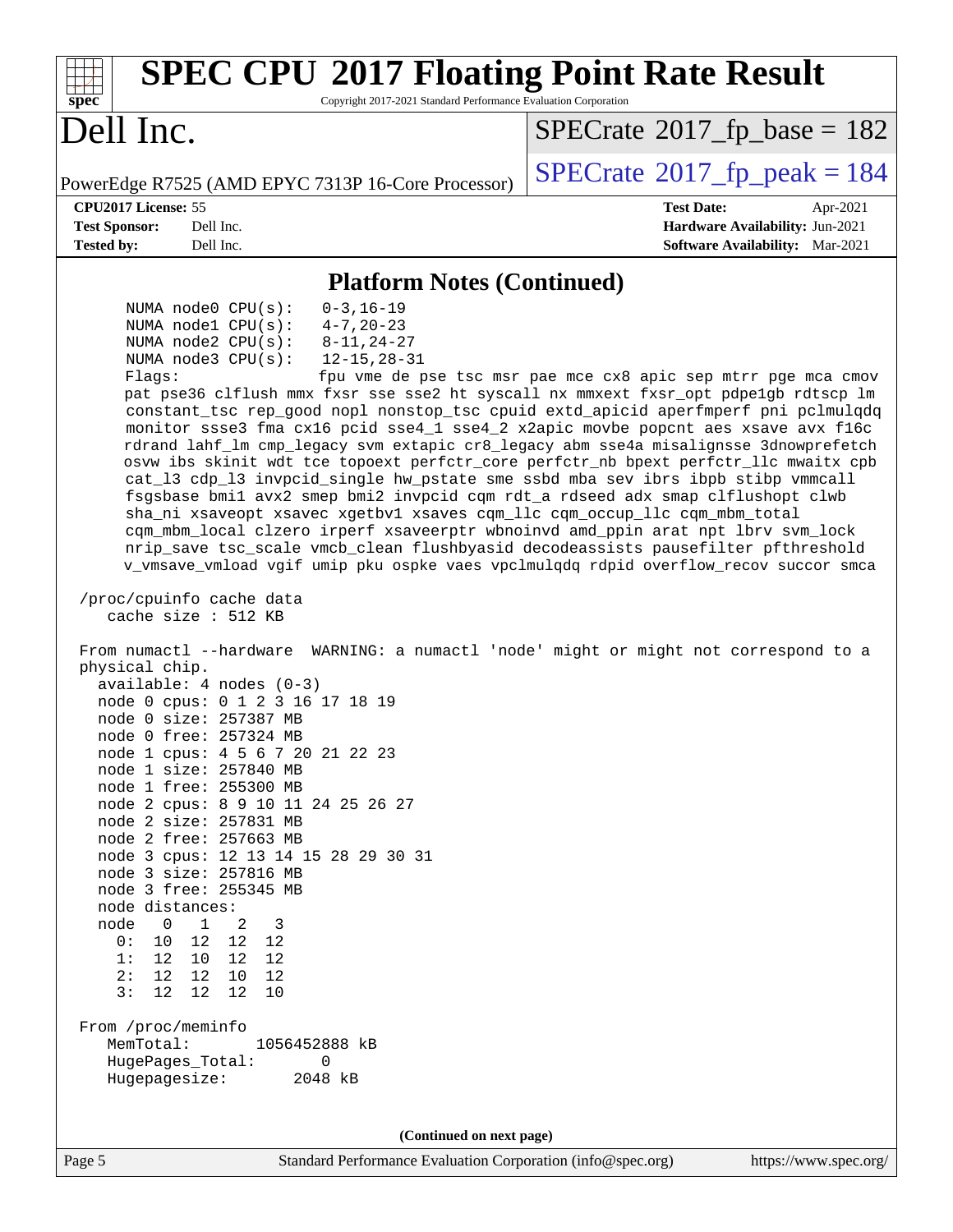| <b>SPEC CPU®2017 Floating Point Rate Result</b><br>Copyright 2017-2021 Standard Performance Evaluation Corporation<br>spec <sup>®</sup>                                                   |                                                                                                     |
|-------------------------------------------------------------------------------------------------------------------------------------------------------------------------------------------|-----------------------------------------------------------------------------------------------------|
| Dell Inc.                                                                                                                                                                                 | $SPECrate^{\circ}2017$ fp base = 182                                                                |
| PowerEdge R7525 (AMD EPYC 7313P 16-Core Processor)                                                                                                                                        | $SPECTate$ <sup>®</sup> 2017_fp_peak = 184                                                          |
| CPU2017 License: 55<br><b>Test Sponsor:</b><br>Dell Inc.<br><b>Tested by:</b><br>Dell Inc.                                                                                                | <b>Test Date:</b><br>Apr-2021<br>Hardware Availability: Jun-2021<br>Software Availability: Mar-2021 |
|                                                                                                                                                                                           |                                                                                                     |
| <b>Platform Notes (Continued)</b>                                                                                                                                                         |                                                                                                     |
| /sbin/tuned-adm active<br>Current active profile: throughput-performance                                                                                                                  |                                                                                                     |
| From /etc/*release* /etc/*version*<br>os-release:                                                                                                                                         |                                                                                                     |
| NAME="Red Hat Enterprise Linux"<br>VERSION="8.3 (Ootpa)"<br>ID="rhel"                                                                                                                     |                                                                                                     |
| ID LIKE="fedora"<br>VERSION_ID="8.3"                                                                                                                                                      |                                                                                                     |
| PLATFORM_ID="platform:el8"<br>PRETTY_NAME="Red Hat Enterprise Linux 8.3 (Ootpa)"<br>$ANSI$ _COLOR=" $0:31$ "                                                                              |                                                                                                     |
| redhat-release: Red Hat Enterprise Linux release 8.3 (Ootpa)<br>system-release: Red Hat Enterprise Linux release 8.3 (Ootpa)<br>system-release-cpe: cpe:/o:redhat:enterprise_linux:8.3:ga |                                                                                                     |
| uname $-a$ :<br>Linux localhost.localdomain 4.18.0-240.10.1.el8_3.x86_64 #1 SMP Wed Dec 16 03:30:52<br>EST 2020 x86_64 x86_64 x86_64 GNU/Linux                                            |                                                                                                     |
| Kernel self-reported vulnerability status:                                                                                                                                                |                                                                                                     |
| CVE-2018-12207 (iTLB Multihit):<br>CVE-2018-3620 (L1 Terminal Fault):<br>Microarchitectural Data Sampling:<br>CVE-2017-5754 (Meltdown):                                                   | Not affected<br>Not affected<br>Not affected<br>Not affected                                        |
| CVE-2018-3639 (Speculative Store Bypass):                                                                                                                                                 | Mitigation: Speculative Store<br>Bypass disabled via prctl and<br>seccomp                           |
| CVE-2017-5753 (Spectre variant 1):                                                                                                                                                        | Mitigation: usercopy/swapgs<br>barriers and __user pointer<br>sanitization                          |
| $CVE-2017-5715$ (Spectre variant 2):                                                                                                                                                      | Mitigation: Full AMD retpoline,<br>IBPB: conditional, IBRS_FW, STIBP:                               |
| CVE-2020-0543 (Special Register Buffer Data Sampling): Not affected<br>CVE-2019-11135 (TSX Asynchronous Abort):                                                                           | always-on, RSB filling<br>Not affected                                                              |
| run-level 3 Apr 29 10:16 last=5                                                                                                                                                           |                                                                                                     |
| SPEC is set to: /mnt/ramdisk/cpu2017-1.1.5<br>Size Used Avail Use% Mounted on<br>Filesystem<br>Type<br>tmpfs<br>tmpfs $225G$ 4.8G $221G$ 3% /mnt/ramdisk                                  |                                                                                                     |
| From /sys/devices/virtual/dmi/id<br>Vendor:<br>Dell Inc.                                                                                                                                  |                                                                                                     |
| (Continued on next page)                                                                                                                                                                  |                                                                                                     |
| Standard Performance Evaluation Corporation (info@spec.org)<br>Page 6                                                                                                                     | https://www.spec.org/                                                                               |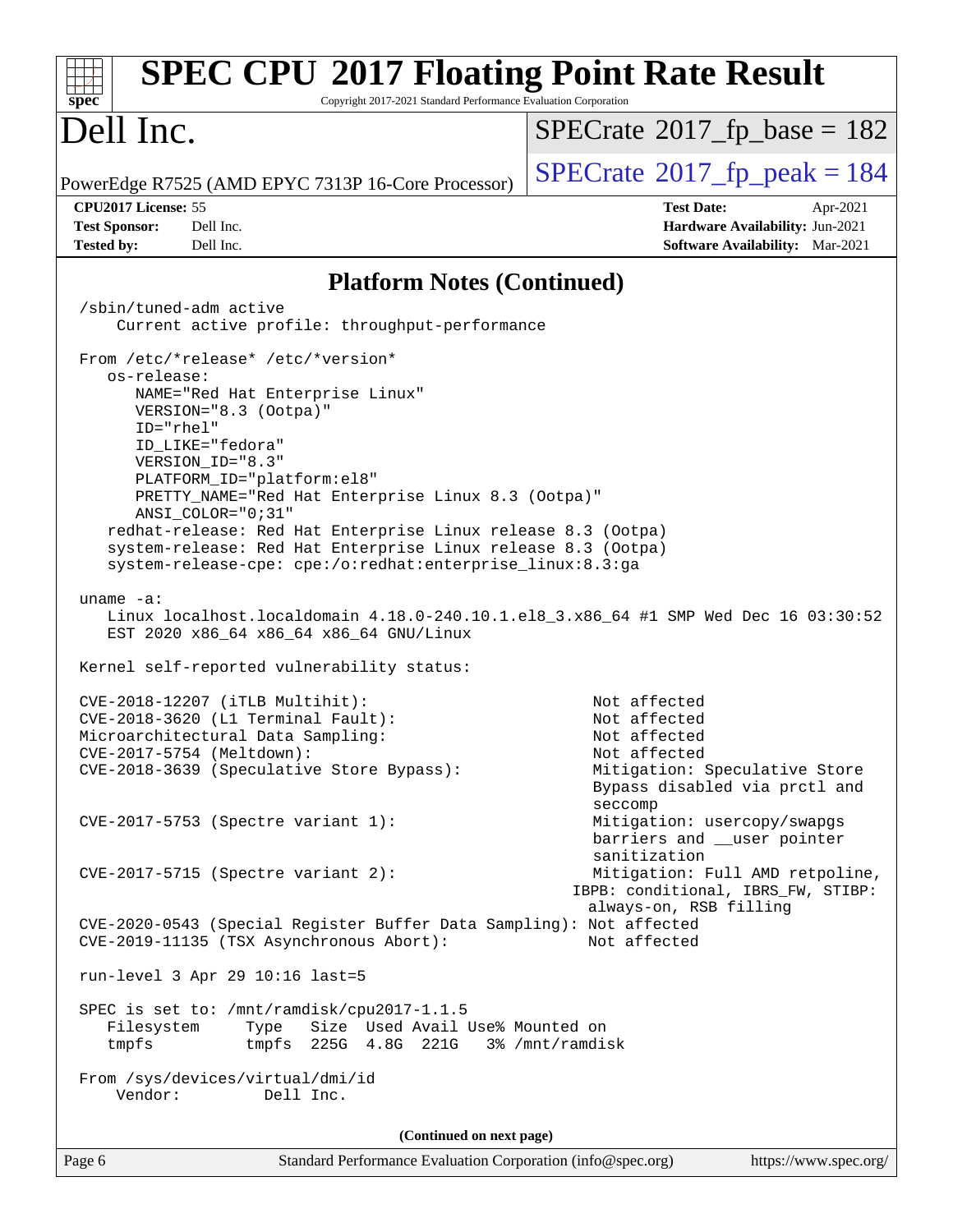| <b>SPEC CPU®2017 Floating Point Rate Result</b><br>Copyright 2017-2021 Standard Performance Evaluation Corporation<br>$\mathbf{spec}^*$                                                                                                                                                                                                                                                                                                               |                                                                                                            |  |  |  |  |
|-------------------------------------------------------------------------------------------------------------------------------------------------------------------------------------------------------------------------------------------------------------------------------------------------------------------------------------------------------------------------------------------------------------------------------------------------------|------------------------------------------------------------------------------------------------------------|--|--|--|--|
| Dell Inc.                                                                                                                                                                                                                                                                                                                                                                                                                                             | $SPECrate$ <sup>®</sup> 2017_fp_base = 182                                                                 |  |  |  |  |
| PowerEdge R7525 (AMD EPYC 7313P 16-Core Processor)                                                                                                                                                                                                                                                                                                                                                                                                    | $SPECTate@2017fp peak = 184$                                                                               |  |  |  |  |
| CPU2017 License: 55<br><b>Test Sponsor:</b><br>Dell Inc.<br><b>Tested by:</b><br>Dell Inc.                                                                                                                                                                                                                                                                                                                                                            | <b>Test Date:</b><br>Apr-2021<br>Hardware Availability: Jun-2021<br><b>Software Availability:</b> Mar-2021 |  |  |  |  |
|                                                                                                                                                                                                                                                                                                                                                                                                                                                       |                                                                                                            |  |  |  |  |
| <b>Platform Notes (Continued)</b>                                                                                                                                                                                                                                                                                                                                                                                                                     |                                                                                                            |  |  |  |  |
| Product:<br>PowerEdge R7525<br>Product Family: PowerEdge<br>Serial:<br>48LN333                                                                                                                                                                                                                                                                                                                                                                        |                                                                                                            |  |  |  |  |
| Additional information from dmidecode follows. WARNING: Use caution when you interpret<br>this section. The 'dmidecode' program reads system data which is "intended to allow<br>hardware to be accurately determined", but the intent may not be met, as there are<br>frequent changes to hardware, firmware, and the "DMTF SMBIOS" standard.<br>Memory:<br>8x 802C8632802C 72ASS16G72LZ-3G2B3 128 GB 4 rank 3200<br>24x Not Specified Not Specified |                                                                                                            |  |  |  |  |
| BIOS:<br>BIOS Vendor:<br>Dell Inc.<br>BIOS Version:<br>2.2.5<br>BIOS Date:<br>04/08/2021<br>BIOS Revision:<br>2.2                                                                                                                                                                                                                                                                                                                                     |                                                                                                            |  |  |  |  |
| (End of data from sysinfo program)                                                                                                                                                                                                                                                                                                                                                                                                                    |                                                                                                            |  |  |  |  |
| <b>Compiler Version Notes</b>                                                                                                                                                                                                                                                                                                                                                                                                                         |                                                                                                            |  |  |  |  |
| 519.1bm_r(base, peak) 538.imagick_r(base, peak)<br>C<br>544.nab_r(base, peak)                                                                                                                                                                                                                                                                                                                                                                         | ====================                                                                                       |  |  |  |  |
| AMD clang version 12.0.0 (CLANG: AOCC_3.0.0-Build#78 2020_12_10) (based on<br>LLVM Mirror. Version. 12.0.0)<br>Target: x86_64-unknown-linux-gnu<br>Thread model: posix<br>InstalledDir: /opt/AMD/aocc-compiler-3.0.0/bin                                                                                                                                                                                                                              |                                                                                                            |  |  |  |  |
| 508.namd_r(base, peak) 510.parest_r(base, peak)<br>$C++$                                                                                                                                                                                                                                                                                                                                                                                              |                                                                                                            |  |  |  |  |
| AMD clang version 12.0.0 (CLANG: AOCC_3.0.0-Build#78 2020_12_10) (based on<br>LLVM Mirror. Version. 12.0.0)<br>Target: x86_64-unknown-linux-gnu<br>Thread model: posix                                                                                                                                                                                                                                                                                |                                                                                                            |  |  |  |  |
| InstalledDir: /opt/AMD/aocc-compiler-3.0.0/bin                                                                                                                                                                                                                                                                                                                                                                                                        |                                                                                                            |  |  |  |  |
| 511.povray_r(base, peak) 526.blender_r(base, peak)<br>$C++$ , $C$                                                                                                                                                                                                                                                                                                                                                                                     |                                                                                                            |  |  |  |  |
| (Continued on next page)                                                                                                                                                                                                                                                                                                                                                                                                                              |                                                                                                            |  |  |  |  |
| Page 7<br>Standard Performance Evaluation Corporation (info@spec.org)                                                                                                                                                                                                                                                                                                                                                                                 | https://www.spec.org/                                                                                      |  |  |  |  |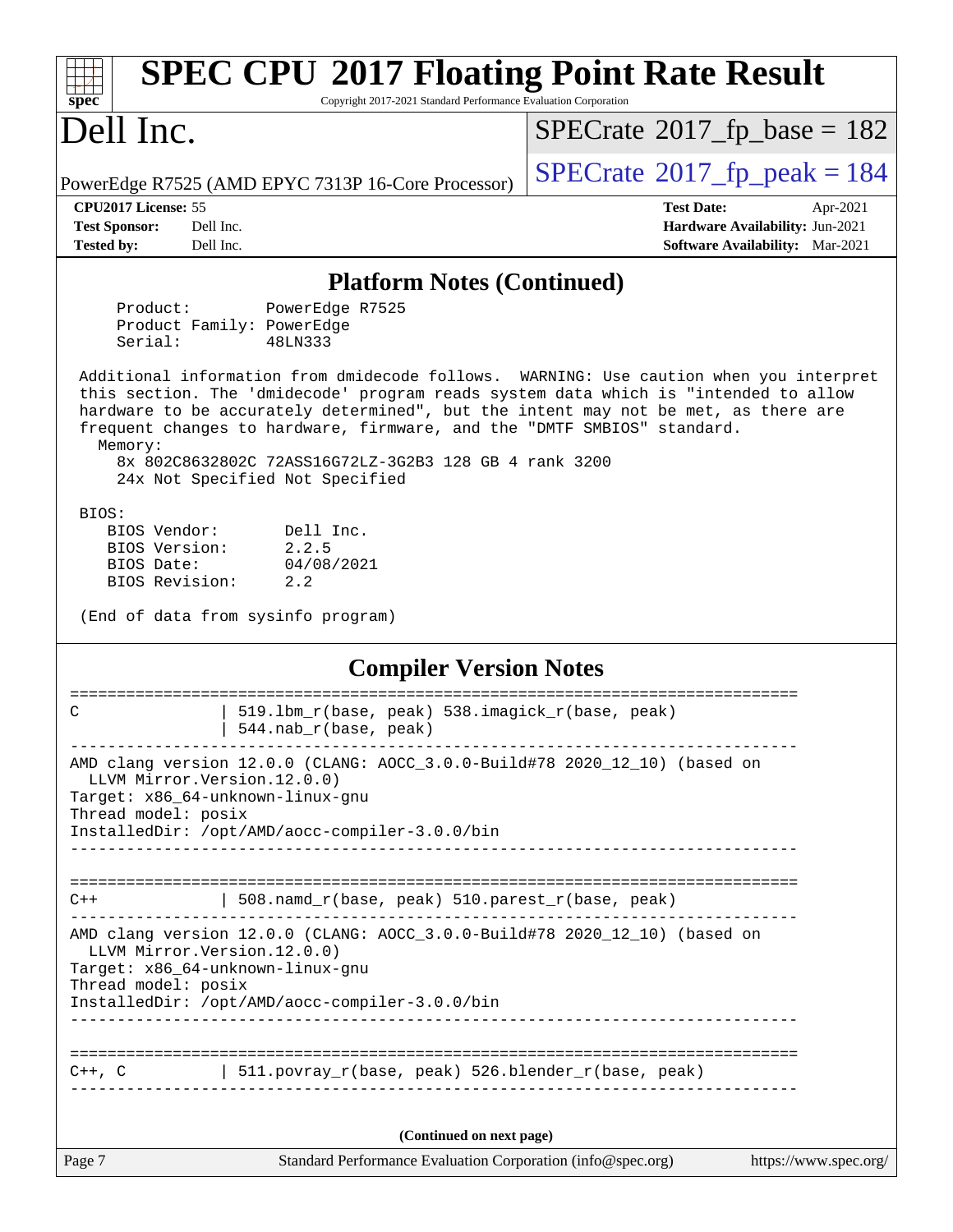## **[SPEC CPU](http://www.spec.org/auto/cpu2017/Docs/result-fields.html#SPECCPU2017FloatingPointRateResult)[2017 Floating Point Rate Result](http://www.spec.org/auto/cpu2017/Docs/result-fields.html#SPECCPU2017FloatingPointRateResult)**

Copyright 2017-2021 Standard Performance Evaluation Corporation

### Dell Inc.

 $SPECrate$ <sup>®</sup>[2017\\_fp\\_base =](http://www.spec.org/auto/cpu2017/Docs/result-fields.html#SPECrate2017fpbase) 182

PowerEdge R7525 (AMD EPYC 7313P 16-Core Processor)  $\left|$  [SPECrate](http://www.spec.org/auto/cpu2017/Docs/result-fields.html#SPECrate2017fppeak)®[2017\\_fp\\_peak = 1](http://www.spec.org/auto/cpu2017/Docs/result-fields.html#SPECrate2017fppeak)84

**[CPU2017 License:](http://www.spec.org/auto/cpu2017/Docs/result-fields.html#CPU2017License)** 55 **[Test Date:](http://www.spec.org/auto/cpu2017/Docs/result-fields.html#TestDate)** Apr-2021 **[Test Sponsor:](http://www.spec.org/auto/cpu2017/Docs/result-fields.html#TestSponsor)** Dell Inc. **[Hardware Availability:](http://www.spec.org/auto/cpu2017/Docs/result-fields.html#HardwareAvailability)** Jun-2021 **[Tested by:](http://www.spec.org/auto/cpu2017/Docs/result-fields.html#Testedby)** Dell Inc. **[Software Availability:](http://www.spec.org/auto/cpu2017/Docs/result-fields.html#SoftwareAvailability)** Mar-2021

### **[Compiler Version Notes \(Continued\)](http://www.spec.org/auto/cpu2017/Docs/result-fields.html#CompilerVersionNotes)**

| Page 8                                               | Standard Performance Evaluation Corporation (info@spec.org)                                                                                                      | https://www.spec.org/ |
|------------------------------------------------------|------------------------------------------------------------------------------------------------------------------------------------------------------------------|-----------------------|
|                                                      | (Continued on next page)                                                                                                                                         |                       |
|                                                      | AMD clang version 12.0.0 (CLANG: AOCC_3.0.0-Build#78 2020_12_10) (based on                                                                                       |                       |
| Fortran, C                                           | 521.wrf_r(base, peak) 527.cam4_r(base, peak)                                                                                                                     |                       |
|                                                      |                                                                                                                                                                  |                       |
| Thread model: posix                                  | Target: x86_64-unknown-linux-gnu<br>InstalledDir: /opt/AMD/aocc-compiler-3.0.0/bin                                                                               |                       |
| LLVM Mirror. Version. 12.0.0)                        | AMD clang version 12.0.0 (CLANG: AOCC_3.0.0-Build#78 2020_12_10) (based on                                                                                       |                       |
| Fortran                                              | 503.bwaves_r(base, peak) 549.fotonik3d_r(base, peak)<br>554.roms_r(base, peak)                                                                                   |                       |
| LLVM Mirror. Version. 12.0.0)<br>Thread model: posix | AMD clang version 12.0.0 (CLANG: AOCC_3.0.0-Build#78 2020_12_10) (based on<br>Target: x86_64-unknown-linux-gnu<br>InstalledDir: /opt/AMD/aocc-compiler-3.0.0/bin |                       |
| LLVM Mirror. Version. 12.0.0)<br>Thread model: posix | Target: x86_64-unknown-linux-gnu<br>InstalledDir: /opt/AMD/aocc-compiler-3.0.0/bin                                                                               |                       |
| Thread model: posix                                  | Target: x86_64-unknown-linux-gnu<br>InstalledDir: /opt/AMD/aocc-compiler-3.0.0/bin<br>AMD clang version 12.0.0 (CLANG: AOCC_3.0.0-Build#78 2020_12_10) (based on |                       |
| LLVM Mirror. Version. 12.0.0)                        | AMD clang version 12.0.0 (CLANG: AOCC_3.0.0-Build#78 2020_12_10) (based on                                                                                       |                       |
|                                                      | $C++$ , C, Fortran   507.cactuBSSN_r(base, peak)                                                                                                                 |                       |
|                                                      | InstalledDir: /opt/AMD/aocc-compiler-3.0.0/bin                                                                                                                   |                       |
| LLVM Mirror.Version.12.0.0)<br>Thread model: posix   | Target: x86_64-unknown-linux-gnu                                                                                                                                 |                       |
|                                                      | InstalledDir: /opt/AMD/aocc-compiler-3.0.0/bin<br>AMD clang version 12.0.0 (CLANG: AOCC_3.0.0-Build#78 2020_12_10) (based on                                     |                       |
| Thread model: posix                                  | Target: x86_64-unknown-linux-gnu                                                                                                                                 |                       |
| LLVM Mirror. Version. 12.0.0)                        |                                                                                                                                                                  |                       |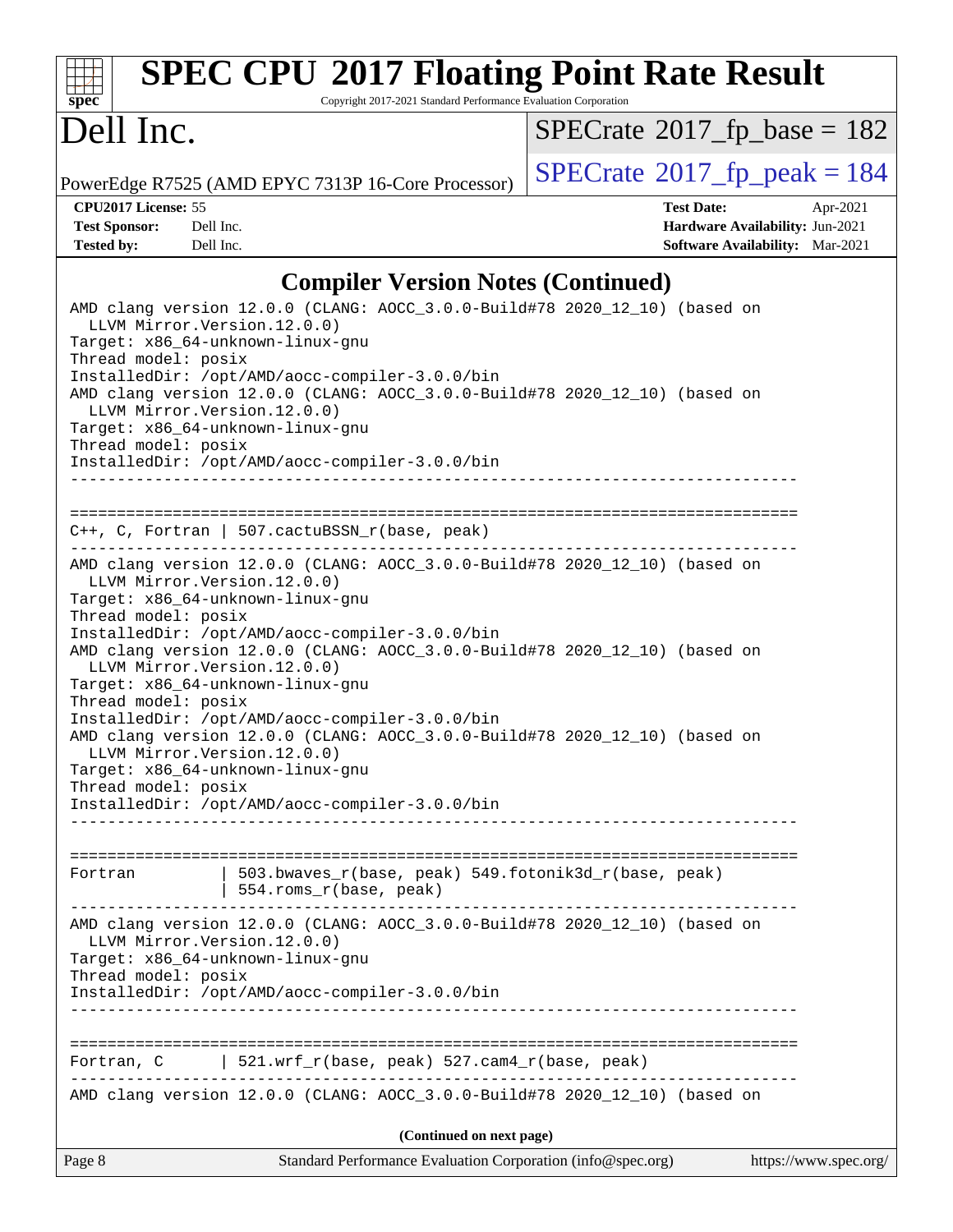### **[SPEC CPU](http://www.spec.org/auto/cpu2017/Docs/result-fields.html#SPECCPU2017FloatingPointRateResult)[2017 Floating Point Rate Result](http://www.spec.org/auto/cpu2017/Docs/result-fields.html#SPECCPU2017FloatingPointRateResult)**

Copyright 2017-2021 Standard Performance Evaluation Corporation

### Dell Inc.

 $SPECTate$ <sup>®</sup>[2017\\_fp\\_base =](http://www.spec.org/auto/cpu2017/Docs/result-fields.html#SPECrate2017fpbase) 182

PowerEdge R7525 (AMD EPYC 7313P 16-Core Processor)  $\vert$  [SPECrate](http://www.spec.org/auto/cpu2017/Docs/result-fields.html#SPECrate2017fppeak)®[2017\\_fp\\_peak = 1](http://www.spec.org/auto/cpu2017/Docs/result-fields.html#SPECrate2017fppeak)84

**[CPU2017 License:](http://www.spec.org/auto/cpu2017/Docs/result-fields.html#CPU2017License)** 55 **[Test Date:](http://www.spec.org/auto/cpu2017/Docs/result-fields.html#TestDate)** Apr-2021 **[Test Sponsor:](http://www.spec.org/auto/cpu2017/Docs/result-fields.html#TestSponsor)** Dell Inc. **[Hardware Availability:](http://www.spec.org/auto/cpu2017/Docs/result-fields.html#HardwareAvailability)** Jun-2021 **[Tested by:](http://www.spec.org/auto/cpu2017/Docs/result-fields.html#Testedby)** Dell Inc. **[Software Availability:](http://www.spec.org/auto/cpu2017/Docs/result-fields.html#SoftwareAvailability)** Mar-2021

### **[Compiler Version Notes \(Continued\)](http://www.spec.org/auto/cpu2017/Docs/result-fields.html#CompilerVersionNotes)**

 LLVM Mirror.Version.12.0.0) Target: x86\_64-unknown-linux-gnu Thread model: posix InstalledDir: /opt/AMD/aocc-compiler-3.0.0/bin AMD clang version 12.0.0 (CLANG: AOCC\_3.0.0-Build#78 2020\_12\_10) (based on LLVM Mirror.Version.12.0.0) Target: x86\_64-unknown-linux-gnu Thread model: posix InstalledDir: /opt/AMD/aocc-compiler-3.0.0/bin ------------------------------------------------------------------------------

### **[Base Compiler Invocation](http://www.spec.org/auto/cpu2017/Docs/result-fields.html#BaseCompilerInvocation)**

[C benchmarks](http://www.spec.org/auto/cpu2017/Docs/result-fields.html#Cbenchmarks): [clang](http://www.spec.org/cpu2017/results/res2021q3/cpu2017-20210510-26282.flags.html#user_CCbase_clang-c)

[C++ benchmarks:](http://www.spec.org/auto/cpu2017/Docs/result-fields.html#CXXbenchmarks) [clang++](http://www.spec.org/cpu2017/results/res2021q3/cpu2017-20210510-26282.flags.html#user_CXXbase_clang-cpp)

[Fortran benchmarks](http://www.spec.org/auto/cpu2017/Docs/result-fields.html#Fortranbenchmarks): [flang](http://www.spec.org/cpu2017/results/res2021q3/cpu2017-20210510-26282.flags.html#user_FCbase_flang)

[Benchmarks using both Fortran and C](http://www.spec.org/auto/cpu2017/Docs/result-fields.html#BenchmarksusingbothFortranandC): [flang](http://www.spec.org/cpu2017/results/res2021q3/cpu2017-20210510-26282.flags.html#user_CC_FCbase_flang) [clang](http://www.spec.org/cpu2017/results/res2021q3/cpu2017-20210510-26282.flags.html#user_CC_FCbase_clang-c)

[Benchmarks using both C and C++](http://www.spec.org/auto/cpu2017/Docs/result-fields.html#BenchmarksusingbothCandCXX): [clang++](http://www.spec.org/cpu2017/results/res2021q3/cpu2017-20210510-26282.flags.html#user_CC_CXXbase_clang-cpp) [clang](http://www.spec.org/cpu2017/results/res2021q3/cpu2017-20210510-26282.flags.html#user_CC_CXXbase_clang-c)

[Benchmarks using Fortran, C, and C++:](http://www.spec.org/auto/cpu2017/Docs/result-fields.html#BenchmarksusingFortranCandCXX) [clang++](http://www.spec.org/cpu2017/results/res2021q3/cpu2017-20210510-26282.flags.html#user_CC_CXX_FCbase_clang-cpp) [clang](http://www.spec.org/cpu2017/results/res2021q3/cpu2017-20210510-26282.flags.html#user_CC_CXX_FCbase_clang-c) [flang](http://www.spec.org/cpu2017/results/res2021q3/cpu2017-20210510-26282.flags.html#user_CC_CXX_FCbase_flang)

### **[Base Portability Flags](http://www.spec.org/auto/cpu2017/Docs/result-fields.html#BasePortabilityFlags)**

 503.bwaves\_r: [-DSPEC\\_LP64](http://www.spec.org/cpu2017/results/res2021q3/cpu2017-20210510-26282.flags.html#suite_baseEXTRA_PORTABILITY503_bwaves_r_DSPEC_LP64) 507.cactuBSSN\_r: [-DSPEC\\_LP64](http://www.spec.org/cpu2017/results/res2021q3/cpu2017-20210510-26282.flags.html#suite_baseEXTRA_PORTABILITY507_cactuBSSN_r_DSPEC_LP64) 508.namd\_r: [-DSPEC\\_LP64](http://www.spec.org/cpu2017/results/res2021q3/cpu2017-20210510-26282.flags.html#suite_baseEXTRA_PORTABILITY508_namd_r_DSPEC_LP64) 510.parest\_r: [-DSPEC\\_LP64](http://www.spec.org/cpu2017/results/res2021q3/cpu2017-20210510-26282.flags.html#suite_baseEXTRA_PORTABILITY510_parest_r_DSPEC_LP64) 511.povray\_r: [-DSPEC\\_LP64](http://www.spec.org/cpu2017/results/res2021q3/cpu2017-20210510-26282.flags.html#suite_baseEXTRA_PORTABILITY511_povray_r_DSPEC_LP64) 519.lbm\_r: [-DSPEC\\_LP64](http://www.spec.org/cpu2017/results/res2021q3/cpu2017-20210510-26282.flags.html#suite_baseEXTRA_PORTABILITY519_lbm_r_DSPEC_LP64) 521.wrf\_r: [-DSPEC\\_CASE\\_FLAG](http://www.spec.org/cpu2017/results/res2021q3/cpu2017-20210510-26282.flags.html#b521.wrf_r_baseCPORTABILITY_DSPEC_CASE_FLAG) [-Mbyteswapio](http://www.spec.org/cpu2017/results/res2021q3/cpu2017-20210510-26282.flags.html#user_baseFPORTABILITY521_wrf_r_F-mbyteswapio) [-DSPEC\\_LP64](http://www.spec.org/cpu2017/results/res2021q3/cpu2017-20210510-26282.flags.html#suite_baseEXTRA_PORTABILITY521_wrf_r_DSPEC_LP64) 526.blender\_r: [-funsigned-char](http://www.spec.org/cpu2017/results/res2021q3/cpu2017-20210510-26282.flags.html#user_baseCPORTABILITY526_blender_r_aocc-unsigned-char) [-D\\_\\_BOOL\\_DEFINED](http://www.spec.org/cpu2017/results/res2021q3/cpu2017-20210510-26282.flags.html#b526.blender_r_baseCXXPORTABILITY_D__BOOL_DEFINED) [-DSPEC\\_LP64](http://www.spec.org/cpu2017/results/res2021q3/cpu2017-20210510-26282.flags.html#suite_baseEXTRA_PORTABILITY526_blender_r_DSPEC_LP64) 527.cam4\_r: [-DSPEC\\_CASE\\_FLAG](http://www.spec.org/cpu2017/results/res2021q3/cpu2017-20210510-26282.flags.html#b527.cam4_r_basePORTABILITY_DSPEC_CASE_FLAG) [-DSPEC\\_LP64](http://www.spec.org/cpu2017/results/res2021q3/cpu2017-20210510-26282.flags.html#suite_baseEXTRA_PORTABILITY527_cam4_r_DSPEC_LP64) 538.imagick\_r: [-DSPEC\\_LP64](http://www.spec.org/cpu2017/results/res2021q3/cpu2017-20210510-26282.flags.html#suite_baseEXTRA_PORTABILITY538_imagick_r_DSPEC_LP64)

**(Continued on next page)**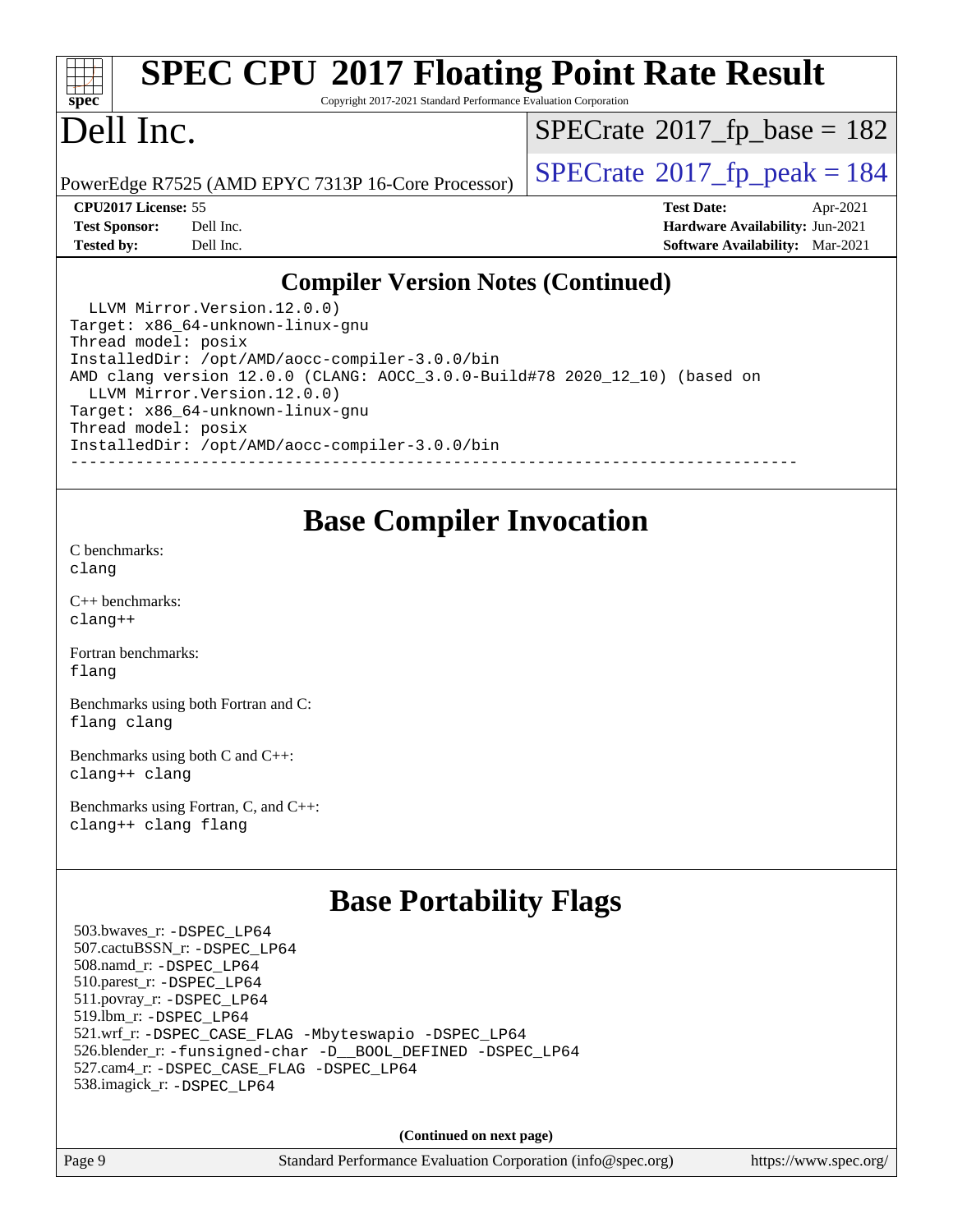## **[SPEC CPU](http://www.spec.org/auto/cpu2017/Docs/result-fields.html#SPECCPU2017FloatingPointRateResult)[2017 Floating Point Rate Result](http://www.spec.org/auto/cpu2017/Docs/result-fields.html#SPECCPU2017FloatingPointRateResult)**

Copyright 2017-2021 Standard Performance Evaluation Corporation

### Dell Inc.

 $SPECTate$ <sup>®</sup>[2017\\_fp\\_base =](http://www.spec.org/auto/cpu2017/Docs/result-fields.html#SPECrate2017fpbase) 182

PowerEdge R7525 (AMD EPYC 7313P 16-Core Processor)  $\left|$  [SPECrate](http://www.spec.org/auto/cpu2017/Docs/result-fields.html#SPECrate2017fppeak)®[2017\\_fp\\_peak = 1](http://www.spec.org/auto/cpu2017/Docs/result-fields.html#SPECrate2017fppeak)84

**[CPU2017 License:](http://www.spec.org/auto/cpu2017/Docs/result-fields.html#CPU2017License)** 55 **[Test Date:](http://www.spec.org/auto/cpu2017/Docs/result-fields.html#TestDate)** Apr-2021 **[Test Sponsor:](http://www.spec.org/auto/cpu2017/Docs/result-fields.html#TestSponsor)** Dell Inc. **[Hardware Availability:](http://www.spec.org/auto/cpu2017/Docs/result-fields.html#HardwareAvailability)** Jun-2021 **[Tested by:](http://www.spec.org/auto/cpu2017/Docs/result-fields.html#Testedby)** Dell Inc. **[Software Availability:](http://www.spec.org/auto/cpu2017/Docs/result-fields.html#SoftwareAvailability)** Mar-2021

### **[Base Portability Flags \(Continued\)](http://www.spec.org/auto/cpu2017/Docs/result-fields.html#BasePortabilityFlags)**

 544.nab\_r: [-DSPEC\\_LP64](http://www.spec.org/cpu2017/results/res2021q3/cpu2017-20210510-26282.flags.html#suite_baseEXTRA_PORTABILITY544_nab_r_DSPEC_LP64) 549.fotonik3d\_r: [-DSPEC\\_LP64](http://www.spec.org/cpu2017/results/res2021q3/cpu2017-20210510-26282.flags.html#suite_baseEXTRA_PORTABILITY549_fotonik3d_r_DSPEC_LP64) 554.roms\_r: [-DSPEC\\_LP64](http://www.spec.org/cpu2017/results/res2021q3/cpu2017-20210510-26282.flags.html#suite_baseEXTRA_PORTABILITY554_roms_r_DSPEC_LP64)

**[Base Optimization Flags](http://www.spec.org/auto/cpu2017/Docs/result-fields.html#BaseOptimizationFlags)**

#### [C benchmarks](http://www.spec.org/auto/cpu2017/Docs/result-fields.html#Cbenchmarks):

[-m64](http://www.spec.org/cpu2017/results/res2021q3/cpu2017-20210510-26282.flags.html#user_CCbase_F-m64) [-flto](http://www.spec.org/cpu2017/results/res2021q3/cpu2017-20210510-26282.flags.html#user_CCbase_aocc-flto) [-Wl,-mllvm -Wl,-region-vectorize](http://www.spec.org/cpu2017/results/res2021q3/cpu2017-20210510-26282.flags.html#user_CCbase_F-region-vectorize_fb6c6b5aa293c88efc6c7c2b52b20755e943585b1fe8658c35afef78727fff56e1a56891413c30e36b8e2a6f9a71126986319243e80eb6110b78b288f533c52b) [-Wl,-mllvm -Wl,-function-specialize](http://www.spec.org/cpu2017/results/res2021q3/cpu2017-20210510-26282.flags.html#user_CCbase_F-function-specialize_7e7e661e57922243ee67c9a1251cb8910e607325179a0ce7f2884e09a6f5d4a5ef0ae4f37e8a2a11c95fc48e931f06dc2b6016f14b511fcb441e048bef1b065a) [-Wl,-mllvm -Wl,-align-all-nofallthru-blocks=6](http://www.spec.org/cpu2017/results/res2021q3/cpu2017-20210510-26282.flags.html#user_CCbase_F-align-all-nofallthru-blocks) [-Wl,-mllvm -Wl,-reduce-array-computations=3](http://www.spec.org/cpu2017/results/res2021q3/cpu2017-20210510-26282.flags.html#user_CCbase_F-reduce-array-computations_b882aefe7a5dda4e33149f6299762b9a720dace3e498e13756f4c04e5a19edf5315c1f3993de2e61ec41e8c206231f84e05da7040e1bb5d69ba27d10a12507e4) [-O3](http://www.spec.org/cpu2017/results/res2021q3/cpu2017-20210510-26282.flags.html#user_CCbase_F-O3) [-ffast-math](http://www.spec.org/cpu2017/results/res2021q3/cpu2017-20210510-26282.flags.html#user_CCbase_aocc-ffast-math) [-march=znver3](http://www.spec.org/cpu2017/results/res2021q3/cpu2017-20210510-26282.flags.html#user_CCbase_aocc-march) [-fveclib=AMDLIBM](http://www.spec.org/cpu2017/results/res2021q3/cpu2017-20210510-26282.flags.html#user_CCbase_F-fveclib) [-fstruct-layout=5](http://www.spec.org/cpu2017/results/res2021q3/cpu2017-20210510-26282.flags.html#user_CCbase_F-struct-layout) [-mllvm -unroll-threshold=50](http://www.spec.org/cpu2017/results/res2021q3/cpu2017-20210510-26282.flags.html#user_CCbase_F-unroll-threshold_458874500b2c105d6d5cb4d7a611c40e2b16e9e3d26b355fea72d644c3673b4de4b3932662f0ed3dbec75c491a13da2d2ca81180bd779dc531083ef1e1e549dc) [-mllvm -inline-threshold=1000](http://www.spec.org/cpu2017/results/res2021q3/cpu2017-20210510-26282.flags.html#user_CCbase_F-inline-threshold_b7832241b0a6397e4ecdbaf0eb7defdc10f885c2a282fa3240fdc99844d543fda39cf8a4a9dccf68cf19b5438ac3b455264f478df15da0f4988afa40d8243bab) [-fremap-arrays](http://www.spec.org/cpu2017/results/res2021q3/cpu2017-20210510-26282.flags.html#user_CCbase_F-fremap-arrays) [-mllvm -function-specialize](http://www.spec.org/cpu2017/results/res2021q3/cpu2017-20210510-26282.flags.html#user_CCbase_F-function-specialize_233b3bdba86027f1b094368157e481c5bc59f40286dc25bfadc1858dcd5745c24fd30d5f188710db7fea399bcc9f44a80b3ce3aacc70a8870250c3ae5e1f35b8) [-flv-function-specialization](http://www.spec.org/cpu2017/results/res2021q3/cpu2017-20210510-26282.flags.html#user_CCbase_F-flv-function-specialization) [-mllvm -enable-gvn-hoist](http://www.spec.org/cpu2017/results/res2021q3/cpu2017-20210510-26282.flags.html#user_CCbase_F-enable-gvn-hoist_e5856354646dd6ca1333a0ad99b817e4cf8932b91b82809fd8fd47ceff7b22a89eba5c98fd3e3fa5200368fd772cec3dd56abc3c8f7b655a71b9f9848dddedd5) [-mllvm -global-vectorize-slp=true](http://www.spec.org/cpu2017/results/res2021q3/cpu2017-20210510-26282.flags.html#user_CCbase_F-global-vectorize-slp_f701c289ed3fc79483844cad3672606d268e3123d2651e764a36e57810b634b30ff7af25c43ce4288d0e4c1cc47ba156fce6ed971bc0d0e53c4c557f353d3dec) [-mllvm -enable-licm-vrp](http://www.spec.org/cpu2017/results/res2021q3/cpu2017-20210510-26282.flags.html#user_CCbase_F-enable-licm-vrp_82fd83574dee81d8c8043a1355024a53ba7c23d449242d72368fd778ae4cd8625fb6c8e473e88c632367ccc13b0c321b9a13b8db897fcfc1592cf0205fd356b5) [-mllvm -reduce-array-computations=3](http://www.spec.org/cpu2017/results/res2021q3/cpu2017-20210510-26282.flags.html#user_CCbase_F-reduce-array-computations) [-z muldefs](http://www.spec.org/cpu2017/results/res2021q3/cpu2017-20210510-26282.flags.html#user_CCbase_aocc-muldefs) [-lamdlibm](http://www.spec.org/cpu2017/results/res2021q3/cpu2017-20210510-26282.flags.html#user_CCbase_F-lamdlibm) [-ljemalloc](http://www.spec.org/cpu2017/results/res2021q3/cpu2017-20210510-26282.flags.html#user_CCbase_jemalloc-lib) [-lflang](http://www.spec.org/cpu2017/results/res2021q3/cpu2017-20210510-26282.flags.html#user_CCbase_F-lflang) [-lflangrti](http://www.spec.org/cpu2017/results/res2021q3/cpu2017-20210510-26282.flags.html#user_CCbase_F-lflangrti)

#### [C++ benchmarks:](http://www.spec.org/auto/cpu2017/Docs/result-fields.html#CXXbenchmarks)

```
-m64 -std=c++98 -mno-adx -mno-sse4a
-Wl,-mllvm -Wl,-x86-use-vzeroupper=false -flto
-Wl,-mllvm -Wl,-region-vectorize -Wl,-mllvm -Wl,-function-specialize
-Wl,-mllvm -Wl,-align-all-nofallthru-blocks=6
-Wl,-mllvm -Wl,-reduce-array-computations=3 -O3 -ffast-math
-march=znver3 -fveclib=AMDLIBM -mllvm -enable-partial-unswitch
-mllvm -unroll-threshold=100 -finline-aggressive
-flv-function-specialization -mllvm -loop-unswitch-threshold=200000
-mllvm -reroll-loops -mllvm -aggressive-loop-unswitch
-mllvm -extra-vectorizer-passes -mllvm -reduce-array-computations=3
-mllvm -global-vectorize-slp=true -mllvm -convert-pow-exp-to-int=false
-z muldefs -lamdlibm -ljemalloc -lflang -lflangrti
```
[Fortran benchmarks](http://www.spec.org/auto/cpu2017/Docs/result-fields.html#Fortranbenchmarks):

```
-m64 -Wl,-mllvm -Wl,-enable-X86-prefetching
-Wl,-mllvm -Wl,-enable-licm-vrp -flto -Wl,-mllvm -Wl,-region-vectorize
-Wl,-mllvm -Wl,-function-specialize
-Wl,-mllvm -Wl,-align-all-nofallthru-blocks=6
-Wl,-mllvm -Wl,-reduce-array-computations=3 -Hz,1,0x1 -O3 -ffast-math
-march=znver3 -fveclib=AMDLIBM -Kieee -Mrecursive
-mllvm -fuse-tile-inner-loop -funroll-loops
-mllvm -extra-vectorizer-passes -mllvm -lsr-in-nested-loop
-mllvm -enable-licm-vrp -mllvm -reduce-array-computations=3
-mllvm -global-vectorize-slp=true -z muldefs -lamdlibm -ljemalloc
-lflang -lflangrti
```

| Page 10<br>Standard Performance Evaluation Corporation (info@spec.org)<br>https://www.spec.org/ |
|-------------------------------------------------------------------------------------------------|
|-------------------------------------------------------------------------------------------------|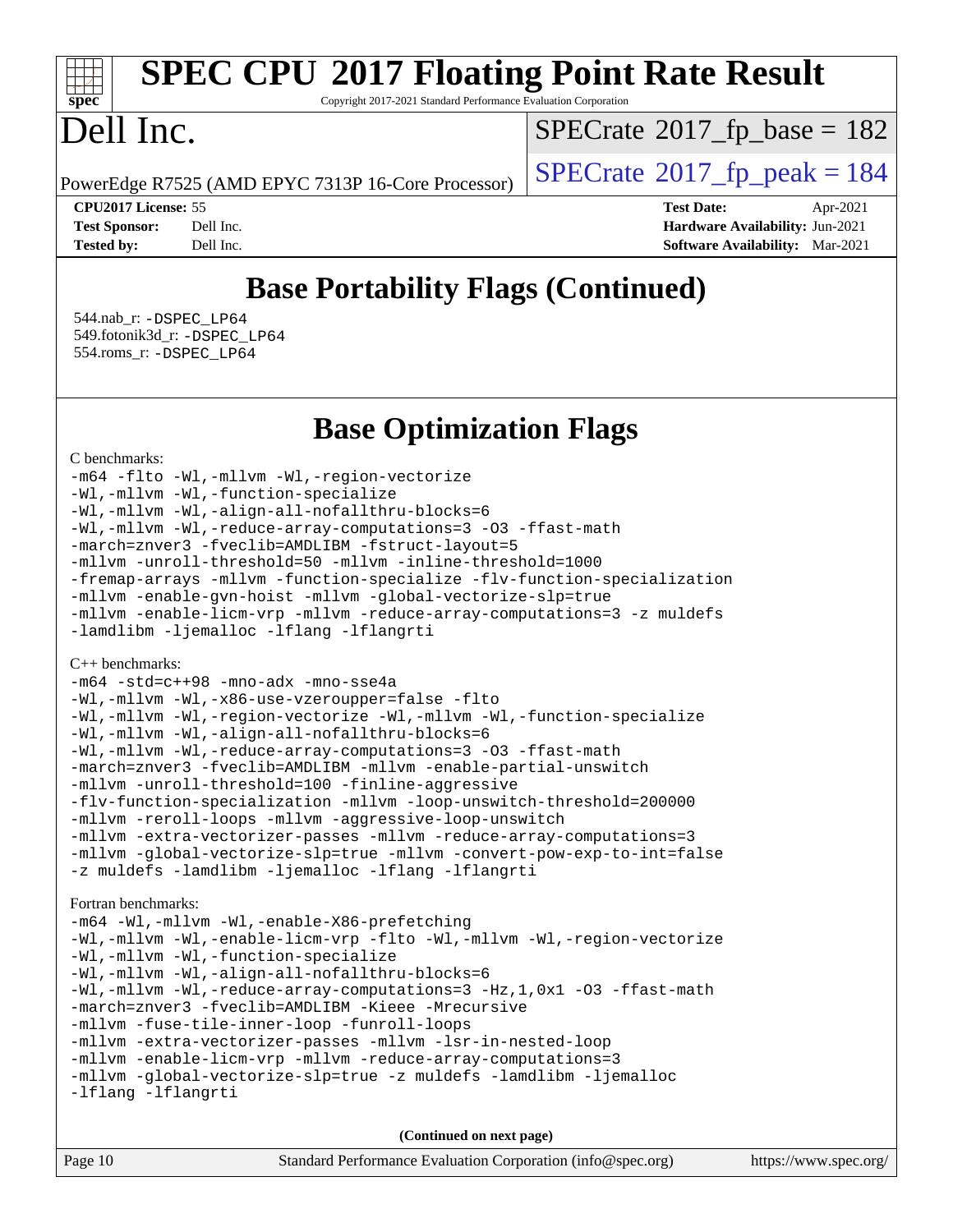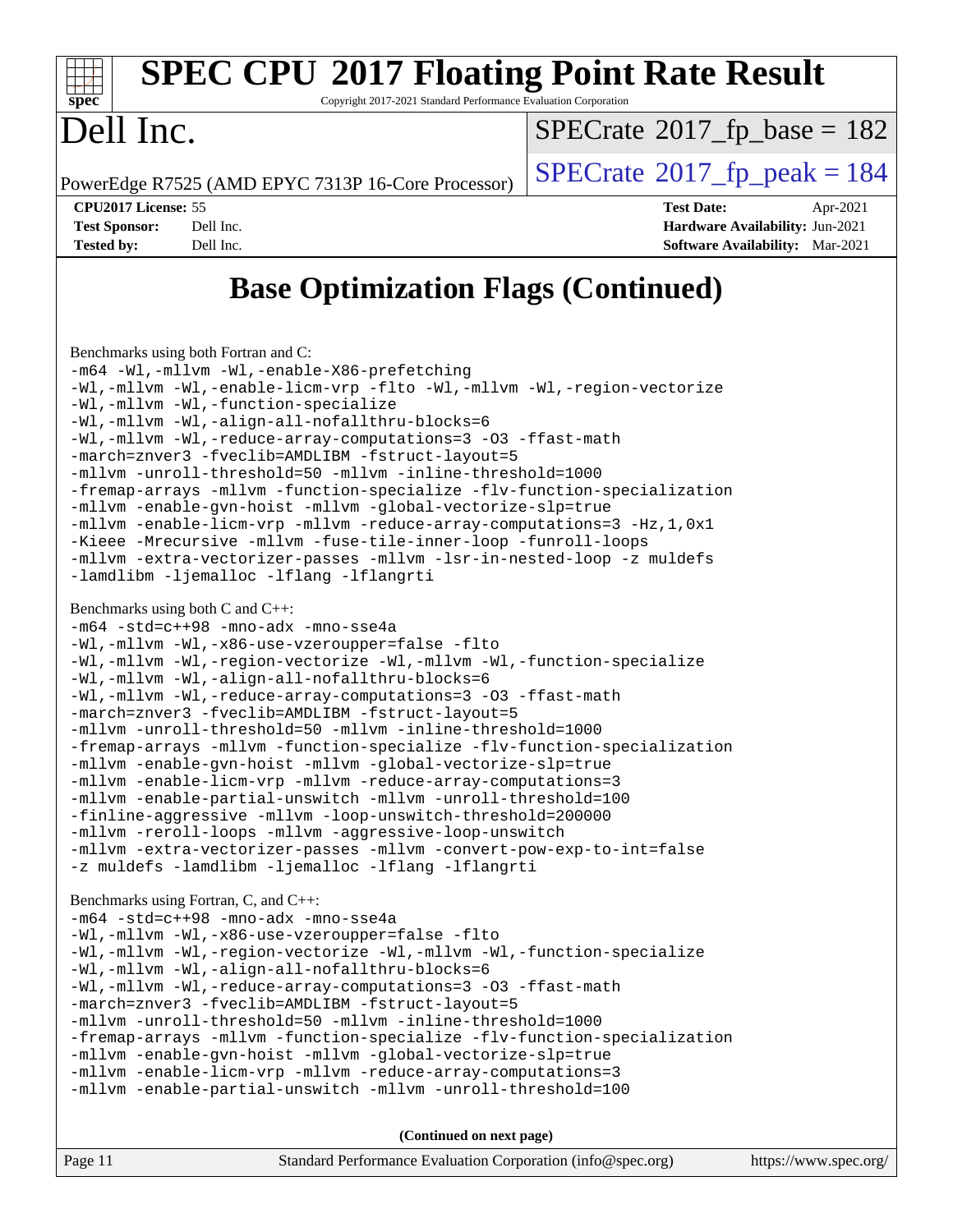

### **[SPEC CPU](http://www.spec.org/auto/cpu2017/Docs/result-fields.html#SPECCPU2017FloatingPointRateResult)[2017 Floating Point Rate Result](http://www.spec.org/auto/cpu2017/Docs/result-fields.html#SPECCPU2017FloatingPointRateResult)**

Copyright 2017-2021 Standard Performance Evaluation Corporation

### Dell Inc.

 $SPECrate$ <sup>®</sup>[2017\\_fp\\_base =](http://www.spec.org/auto/cpu2017/Docs/result-fields.html#SPECrate2017fpbase) 182

PowerEdge R7525 (AMD EPYC 7313P 16-Core Processor)  $\vert$  [SPECrate](http://www.spec.org/auto/cpu2017/Docs/result-fields.html#SPECrate2017fppeak)®[2017\\_fp\\_peak = 1](http://www.spec.org/auto/cpu2017/Docs/result-fields.html#SPECrate2017fppeak)84

**[CPU2017 License:](http://www.spec.org/auto/cpu2017/Docs/result-fields.html#CPU2017License)** 55 **[Test Date:](http://www.spec.org/auto/cpu2017/Docs/result-fields.html#TestDate)** Apr-2021 **[Test Sponsor:](http://www.spec.org/auto/cpu2017/Docs/result-fields.html#TestSponsor)** Dell Inc. **[Hardware Availability:](http://www.spec.org/auto/cpu2017/Docs/result-fields.html#HardwareAvailability)** Jun-2021 **[Tested by:](http://www.spec.org/auto/cpu2017/Docs/result-fields.html#Testedby)** Dell Inc. **[Software Availability:](http://www.spec.org/auto/cpu2017/Docs/result-fields.html#SoftwareAvailability)** Mar-2021

### **[Base Optimization Flags \(Continued\)](http://www.spec.org/auto/cpu2017/Docs/result-fields.html#BaseOptimizationFlags)**

[Benchmarks using Fortran, C, and C++](http://www.spec.org/auto/cpu2017/Docs/result-fields.html#BenchmarksusingFortranCandCXX) (continued):

[-finline-aggressive](http://www.spec.org/cpu2017/results/res2021q3/cpu2017-20210510-26282.flags.html#user_CC_CXX_FCbase_F-finline-aggressive) [-mllvm -loop-unswitch-threshold=200000](http://www.spec.org/cpu2017/results/res2021q3/cpu2017-20210510-26282.flags.html#user_CC_CXX_FCbase_F-loop-unswitch-threshold_f9a82ae3270e55b5fbf79d0d96ee93606b73edbbe527d20b18b7bff1a3a146ad50cfc7454c5297978340ae9213029016a7d16221274d672d3f7f42ed25274e1d) [-mllvm -reroll-loops](http://www.spec.org/cpu2017/results/res2021q3/cpu2017-20210510-26282.flags.html#user_CC_CXX_FCbase_F-reroll-loops) [-mllvm -aggressive-loop-unswitch](http://www.spec.org/cpu2017/results/res2021q3/cpu2017-20210510-26282.flags.html#user_CC_CXX_FCbase_F-aggressive-loop-unswitch_abd8177005d493f9a81f88ae32814acdc0422950e54bc53b0605c538e2e7549eb43d48c826089056b98aa2f0c142dc7ed1401fa1c97db9286a8c3ff748437b59) [-mllvm -extra-vectorizer-passes](http://www.spec.org/cpu2017/results/res2021q3/cpu2017-20210510-26282.flags.html#user_CC_CXX_FCbase_F-extra-vectorizer-passes_4bb9f90681e045f5ce38050c5c48e52c5a95ed819cbc44e12f6b389a91a38f1bfb7d9f51b06906bf2bd7ccd881019f6383c418982c71e3a142c10a060056d555) [-mllvm -convert-pow-exp-to-int=false](http://www.spec.org/cpu2017/results/res2021q3/cpu2017-20210510-26282.flags.html#user_CC_CXX_FCbase_F-convert-pow-exp-to-int_48075d7f300181d7350b7c152e089ba974e4acf53c583458eae87b0ecd6f9aa5a8546e2797aca77a784d497b972647cfd65b81c02996ee1106af5ba1043433c1) [-Hz,1,0x1](http://www.spec.org/cpu2017/results/res2021q3/cpu2017-20210510-26282.flags.html#user_CC_CXX_FCbase_F-save-array-metadata) [-Kieee](http://www.spec.org/cpu2017/results/res2021q3/cpu2017-20210510-26282.flags.html#user_CC_CXX_FCbase_F-kieee) [-Mrecursive](http://www.spec.org/cpu2017/results/res2021q3/cpu2017-20210510-26282.flags.html#user_CC_CXX_FCbase_F-mrecursive) [-mllvm -fuse-tile-inner-loop](http://www.spec.org/cpu2017/results/res2021q3/cpu2017-20210510-26282.flags.html#user_CC_CXX_FCbase_F-fuse-tile-inner-loop_a96ec74f3ab7113ca948afab2f7df720fdaa7c20bd316986c0fe40ef5f82f2613ee26bde25c6cf421f527cd549c2b0b12b7e2cdf22e7a5a52600673d8851f1df) [-funroll-loops](http://www.spec.org/cpu2017/results/res2021q3/cpu2017-20210510-26282.flags.html#user_CC_CXX_FCbase_aocc-unroll-loops) [-mllvm -lsr-in-nested-loop](http://www.spec.org/cpu2017/results/res2021q3/cpu2017-20210510-26282.flags.html#user_CC_CXX_FCbase_F-lsr-in-nested-loop_73f878522b3ccb742989d8e6de767863b372c2128b38f859376ee3fb883bc58dcc0955f53f856eb534bcc3be9d53927141e78ef6b7f1398bb0518a7b833043eb) [-z muldefs](http://www.spec.org/cpu2017/results/res2021q3/cpu2017-20210510-26282.flags.html#user_CC_CXX_FCbase_aocc-muldefs) [-lamdlibm](http://www.spec.org/cpu2017/results/res2021q3/cpu2017-20210510-26282.flags.html#user_CC_CXX_FCbase_F-lamdlibm) [-ljemalloc](http://www.spec.org/cpu2017/results/res2021q3/cpu2017-20210510-26282.flags.html#user_CC_CXX_FCbase_jemalloc-lib) [-lflang](http://www.spec.org/cpu2017/results/res2021q3/cpu2017-20210510-26282.flags.html#user_CC_CXX_FCbase_F-lflang) [-lflangrti](http://www.spec.org/cpu2017/results/res2021q3/cpu2017-20210510-26282.flags.html#user_CC_CXX_FCbase_F-lflangrti)

### **[Base Other Flags](http://www.spec.org/auto/cpu2017/Docs/result-fields.html#BaseOtherFlags)**

[C benchmarks](http://www.spec.org/auto/cpu2017/Docs/result-fields.html#Cbenchmarks): [-Wno-unused-command-line-argument](http://www.spec.org/cpu2017/results/res2021q3/cpu2017-20210510-26282.flags.html#user_CCbase_F-Wno-unused-command-line-argument)

[C++ benchmarks:](http://www.spec.org/auto/cpu2017/Docs/result-fields.html#CXXbenchmarks) [-Wno-unused-command-line-argument](http://www.spec.org/cpu2017/results/res2021q3/cpu2017-20210510-26282.flags.html#user_CXXbase_F-Wno-unused-command-line-argument)

[Fortran benchmarks](http://www.spec.org/auto/cpu2017/Docs/result-fields.html#Fortranbenchmarks): [-Wno-unused-command-line-argument](http://www.spec.org/cpu2017/results/res2021q3/cpu2017-20210510-26282.flags.html#user_FCbase_F-Wno-unused-command-line-argument)

[Benchmarks using both Fortran and C](http://www.spec.org/auto/cpu2017/Docs/result-fields.html#BenchmarksusingbothFortranandC): [-Wno-unused-command-line-argument](http://www.spec.org/cpu2017/results/res2021q3/cpu2017-20210510-26282.flags.html#user_CC_FCbase_F-Wno-unused-command-line-argument)

[Benchmarks using both C and C++](http://www.spec.org/auto/cpu2017/Docs/result-fields.html#BenchmarksusingbothCandCXX): [-Wno-unused-command-line-argument](http://www.spec.org/cpu2017/results/res2021q3/cpu2017-20210510-26282.flags.html#user_CC_CXXbase_F-Wno-unused-command-line-argument)

[Benchmarks using Fortran, C, and C++:](http://www.spec.org/auto/cpu2017/Docs/result-fields.html#BenchmarksusingFortranCandCXX) [-Wno-unused-command-line-argument](http://www.spec.org/cpu2017/results/res2021q3/cpu2017-20210510-26282.flags.html#user_CC_CXX_FCbase_F-Wno-unused-command-line-argument)

### **[Peak Compiler Invocation](http://www.spec.org/auto/cpu2017/Docs/result-fields.html#PeakCompilerInvocation)**

[C benchmarks](http://www.spec.org/auto/cpu2017/Docs/result-fields.html#Cbenchmarks): [clang](http://www.spec.org/cpu2017/results/res2021q3/cpu2017-20210510-26282.flags.html#user_CCpeak_clang-c)

[C++ benchmarks:](http://www.spec.org/auto/cpu2017/Docs/result-fields.html#CXXbenchmarks) [clang++](http://www.spec.org/cpu2017/results/res2021q3/cpu2017-20210510-26282.flags.html#user_CXXpeak_clang-cpp)

[Fortran benchmarks](http://www.spec.org/auto/cpu2017/Docs/result-fields.html#Fortranbenchmarks): [flang](http://www.spec.org/cpu2017/results/res2021q3/cpu2017-20210510-26282.flags.html#user_FCpeak_flang)

[Benchmarks using both Fortran and C](http://www.spec.org/auto/cpu2017/Docs/result-fields.html#BenchmarksusingbothFortranandC): [flang](http://www.spec.org/cpu2017/results/res2021q3/cpu2017-20210510-26282.flags.html#user_CC_FCpeak_flang) [clang](http://www.spec.org/cpu2017/results/res2021q3/cpu2017-20210510-26282.flags.html#user_CC_FCpeak_clang-c)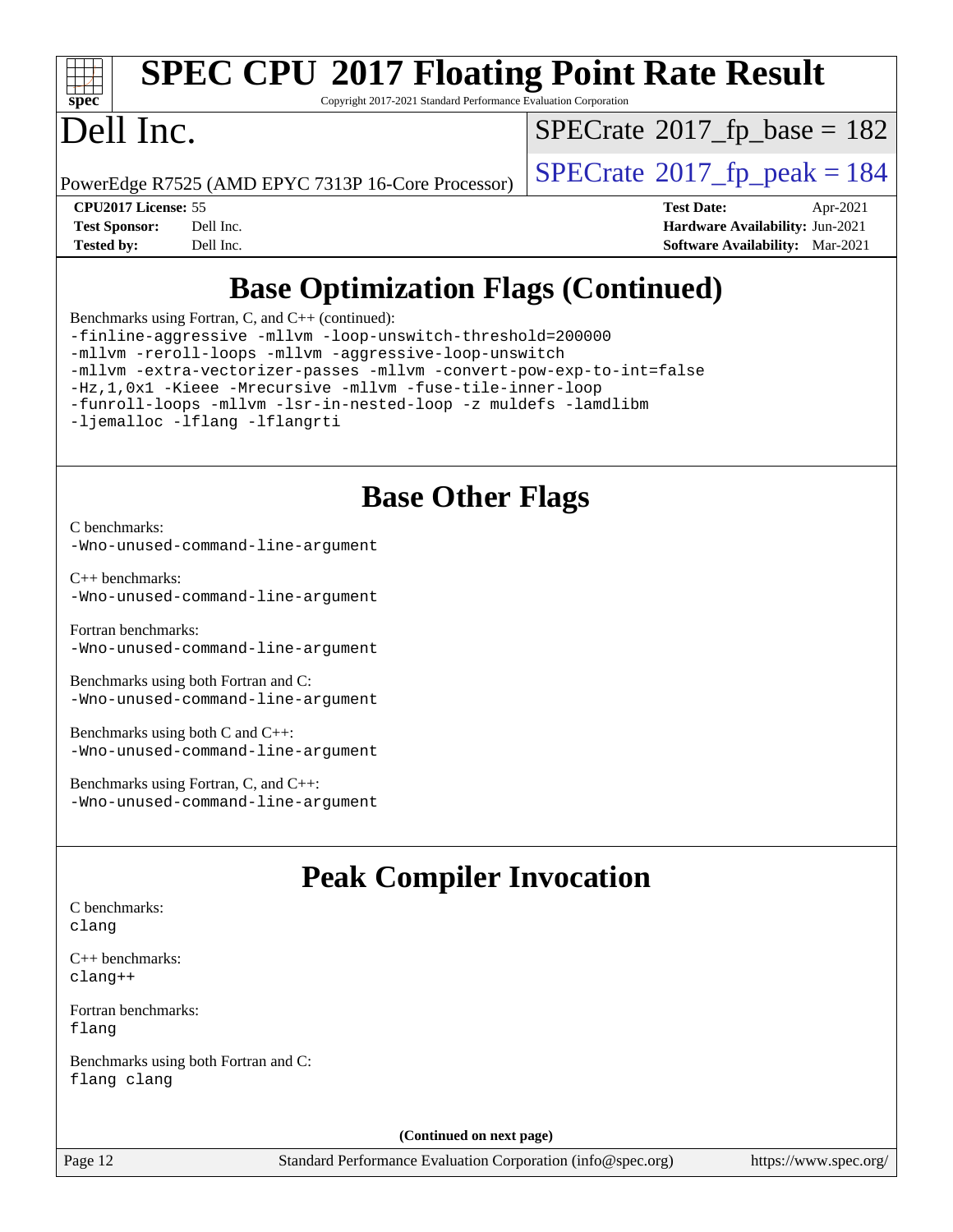## **[SPEC CPU](http://www.spec.org/auto/cpu2017/Docs/result-fields.html#SPECCPU2017FloatingPointRateResult)[2017 Floating Point Rate Result](http://www.spec.org/auto/cpu2017/Docs/result-fields.html#SPECCPU2017FloatingPointRateResult)**

Copyright 2017-2021 Standard Performance Evaluation Corporation

### Dell Inc.

 $SPECTate$ <sup>®</sup>[2017\\_fp\\_base =](http://www.spec.org/auto/cpu2017/Docs/result-fields.html#SPECrate2017fpbase) 182

PowerEdge R7525 (AMD EPYC 7313P 16-Core Processor)  $\vert$  [SPECrate](http://www.spec.org/auto/cpu2017/Docs/result-fields.html#SPECrate2017fppeak)®[2017\\_fp\\_peak = 1](http://www.spec.org/auto/cpu2017/Docs/result-fields.html#SPECrate2017fppeak)84

**[CPU2017 License:](http://www.spec.org/auto/cpu2017/Docs/result-fields.html#CPU2017License)** 55 **[Test Date:](http://www.spec.org/auto/cpu2017/Docs/result-fields.html#TestDate)** Apr-2021 **[Test Sponsor:](http://www.spec.org/auto/cpu2017/Docs/result-fields.html#TestSponsor)** Dell Inc. **[Hardware Availability:](http://www.spec.org/auto/cpu2017/Docs/result-fields.html#HardwareAvailability)** Jun-2021 **[Tested by:](http://www.spec.org/auto/cpu2017/Docs/result-fields.html#Testedby)** Dell Inc. **[Software Availability:](http://www.spec.org/auto/cpu2017/Docs/result-fields.html#SoftwareAvailability)** Mar-2021

### **[Peak Compiler Invocation \(Continued\)](http://www.spec.org/auto/cpu2017/Docs/result-fields.html#PeakCompilerInvocation)**

[Benchmarks using both C and C++](http://www.spec.org/auto/cpu2017/Docs/result-fields.html#BenchmarksusingbothCandCXX): [clang++](http://www.spec.org/cpu2017/results/res2021q3/cpu2017-20210510-26282.flags.html#user_CC_CXXpeak_clang-cpp) [clang](http://www.spec.org/cpu2017/results/res2021q3/cpu2017-20210510-26282.flags.html#user_CC_CXXpeak_clang-c)

[Benchmarks using Fortran, C, and C++:](http://www.spec.org/auto/cpu2017/Docs/result-fields.html#BenchmarksusingFortranCandCXX) [clang++](http://www.spec.org/cpu2017/results/res2021q3/cpu2017-20210510-26282.flags.html#user_CC_CXX_FCpeak_clang-cpp) [clang](http://www.spec.org/cpu2017/results/res2021q3/cpu2017-20210510-26282.flags.html#user_CC_CXX_FCpeak_clang-c) [flang](http://www.spec.org/cpu2017/results/res2021q3/cpu2017-20210510-26282.flags.html#user_CC_CXX_FCpeak_flang)

### **[Peak Portability Flags](http://www.spec.org/auto/cpu2017/Docs/result-fields.html#PeakPortabilityFlags)**

Same as Base Portability Flags

### **[Peak Optimization Flags](http://www.spec.org/auto/cpu2017/Docs/result-fields.html#PeakOptimizationFlags)**

[C benchmarks](http://www.spec.org/auto/cpu2017/Docs/result-fields.html#Cbenchmarks):

 519.lbm\_r: [-m64](http://www.spec.org/cpu2017/results/res2021q3/cpu2017-20210510-26282.flags.html#user_peakCCLD519_lbm_r_F-m64) [-flto](http://www.spec.org/cpu2017/results/res2021q3/cpu2017-20210510-26282.flags.html#user_peakCOPTIMIZEEXTRA_LDFLAGS519_lbm_r_aocc-flto) [-Wl,-mllvm -Wl,-function-specialize](http://www.spec.org/cpu2017/results/res2021q3/cpu2017-20210510-26282.flags.html#user_peakEXTRA_LDFLAGS519_lbm_r_F-function-specialize_7e7e661e57922243ee67c9a1251cb8910e607325179a0ce7f2884e09a6f5d4a5ef0ae4f37e8a2a11c95fc48e931f06dc2b6016f14b511fcb441e048bef1b065a) [-Wl,-mllvm -Wl,-align-all-nofallthru-blocks=6](http://www.spec.org/cpu2017/results/res2021q3/cpu2017-20210510-26282.flags.html#user_peakEXTRA_LDFLAGS519_lbm_r_F-align-all-nofallthru-blocks) [-Wl,-mllvm -Wl,-reduce-array-computations=3](http://www.spec.org/cpu2017/results/res2021q3/cpu2017-20210510-26282.flags.html#user_peakEXTRA_LDFLAGS519_lbm_r_F-reduce-array-computations_b882aefe7a5dda4e33149f6299762b9a720dace3e498e13756f4c04e5a19edf5315c1f3993de2e61ec41e8c206231f84e05da7040e1bb5d69ba27d10a12507e4) [-Ofast](http://www.spec.org/cpu2017/results/res2021q3/cpu2017-20210510-26282.flags.html#user_peakCOPTIMIZE519_lbm_r_aocc-Ofast) [-march=znver3](http://www.spec.org/cpu2017/results/res2021q3/cpu2017-20210510-26282.flags.html#user_peakCOPTIMIZE519_lbm_r_aocc-march) [-fveclib=AMDLIBM](http://www.spec.org/cpu2017/results/res2021q3/cpu2017-20210510-26282.flags.html#user_peakCOPTIMIZE519_lbm_r_F-fveclib) [-fstruct-layout=7](http://www.spec.org/cpu2017/results/res2021q3/cpu2017-20210510-26282.flags.html#user_peakCOPTIMIZE519_lbm_r_F-struct-layout_bb5ca1df7367e944cc4ca61612cc03d98834394c255cd0c6192b74953ffa1609f9fc38f5f1e72e3b07e2e558865a0ecfad5df250ac72d4e5924673196dbcdf1c) [-mllvm -unroll-threshold=50](http://www.spec.org/cpu2017/results/res2021q3/cpu2017-20210510-26282.flags.html#user_peakCOPTIMIZE519_lbm_r_F-unroll-threshold_458874500b2c105d6d5cb4d7a611c40e2b16e9e3d26b355fea72d644c3673b4de4b3932662f0ed3dbec75c491a13da2d2ca81180bd779dc531083ef1e1e549dc) [-fremap-arrays](http://www.spec.org/cpu2017/results/res2021q3/cpu2017-20210510-26282.flags.html#user_peakCOPTIMIZE519_lbm_r_F-fremap-arrays) [-flv-function-specialization](http://www.spec.org/cpu2017/results/res2021q3/cpu2017-20210510-26282.flags.html#user_peakCOPTIMIZE519_lbm_r_F-flv-function-specialization) [-mllvm -inline-threshold=1000](http://www.spec.org/cpu2017/results/res2021q3/cpu2017-20210510-26282.flags.html#user_peakCOPTIMIZE519_lbm_r_F-inline-threshold_b7832241b0a6397e4ecdbaf0eb7defdc10f885c2a282fa3240fdc99844d543fda39cf8a4a9dccf68cf19b5438ac3b455264f478df15da0f4988afa40d8243bab) [-mllvm -enable-gvn-hoist](http://www.spec.org/cpu2017/results/res2021q3/cpu2017-20210510-26282.flags.html#user_peakCOPTIMIZE519_lbm_r_F-enable-gvn-hoist_e5856354646dd6ca1333a0ad99b817e4cf8932b91b82809fd8fd47ceff7b22a89eba5c98fd3e3fa5200368fd772cec3dd56abc3c8f7b655a71b9f9848dddedd5) [-mllvm -global-vectorize-slp=true](http://www.spec.org/cpu2017/results/res2021q3/cpu2017-20210510-26282.flags.html#user_peakCOPTIMIZE519_lbm_r_F-global-vectorize-slp_f701c289ed3fc79483844cad3672606d268e3123d2651e764a36e57810b634b30ff7af25c43ce4288d0e4c1cc47ba156fce6ed971bc0d0e53c4c557f353d3dec) [-mllvm -function-specialize](http://www.spec.org/cpu2017/results/res2021q3/cpu2017-20210510-26282.flags.html#user_peakCOPTIMIZE519_lbm_r_F-function-specialize_233b3bdba86027f1b094368157e481c5bc59f40286dc25bfadc1858dcd5745c24fd30d5f188710db7fea399bcc9f44a80b3ce3aacc70a8870250c3ae5e1f35b8) [-mllvm -enable-licm-vrp](http://www.spec.org/cpu2017/results/res2021q3/cpu2017-20210510-26282.flags.html#user_peakCOPTIMIZE519_lbm_r_F-enable-licm-vrp_82fd83574dee81d8c8043a1355024a53ba7c23d449242d72368fd778ae4cd8625fb6c8e473e88c632367ccc13b0c321b9a13b8db897fcfc1592cf0205fd356b5) [-mllvm -reduce-array-computations=3](http://www.spec.org/cpu2017/results/res2021q3/cpu2017-20210510-26282.flags.html#user_peakCOPTIMIZE519_lbm_r_F-reduce-array-computations) [-lamdlibm](http://www.spec.org/cpu2017/results/res2021q3/cpu2017-20210510-26282.flags.html#user_peakEXTRA_LIBS519_lbm_r_F-lamdlibm) [-ljemalloc](http://www.spec.org/cpu2017/results/res2021q3/cpu2017-20210510-26282.flags.html#user_peakEXTRA_LIBS519_lbm_r_jemalloc-lib)

538.imagick\_r: Same as 519.lbm\_r

```
 544.nab_r: -m64 -flto -Wl,-mllvm -Wl,-region-vectorize
-Wl,-mllvm -Wl,-function-specialize -Ofast -march=znver3
-fveclib=AMDLIBM -fstruct-layout=7
-mllvm -unroll-threshold=50 -fremap-arrays
-flv-function-specialization -mllvm -inline-threshold=1000
-mllvm -enable-gvn-hoist -mllvm -global-vectorize-slp=true
-mllvm -function-specialize -mllvm -enable-licm-vrp
-mllvm -reduce-array-computations=3 -lamdlibm -ljemalloc
```
[C++ benchmarks:](http://www.spec.org/auto/cpu2017/Docs/result-fields.html#CXXbenchmarks)

508.namd\_r: basepeak = yes

```
 510.parest_r: -m64 -std=c++98 -mno-adx -mno-sse4a
-Wl,-mllvm -Wl,-x86-use-vzeroupper=false
-Wl,-mllvm -Wl,-enable-licm-vrp -flto
```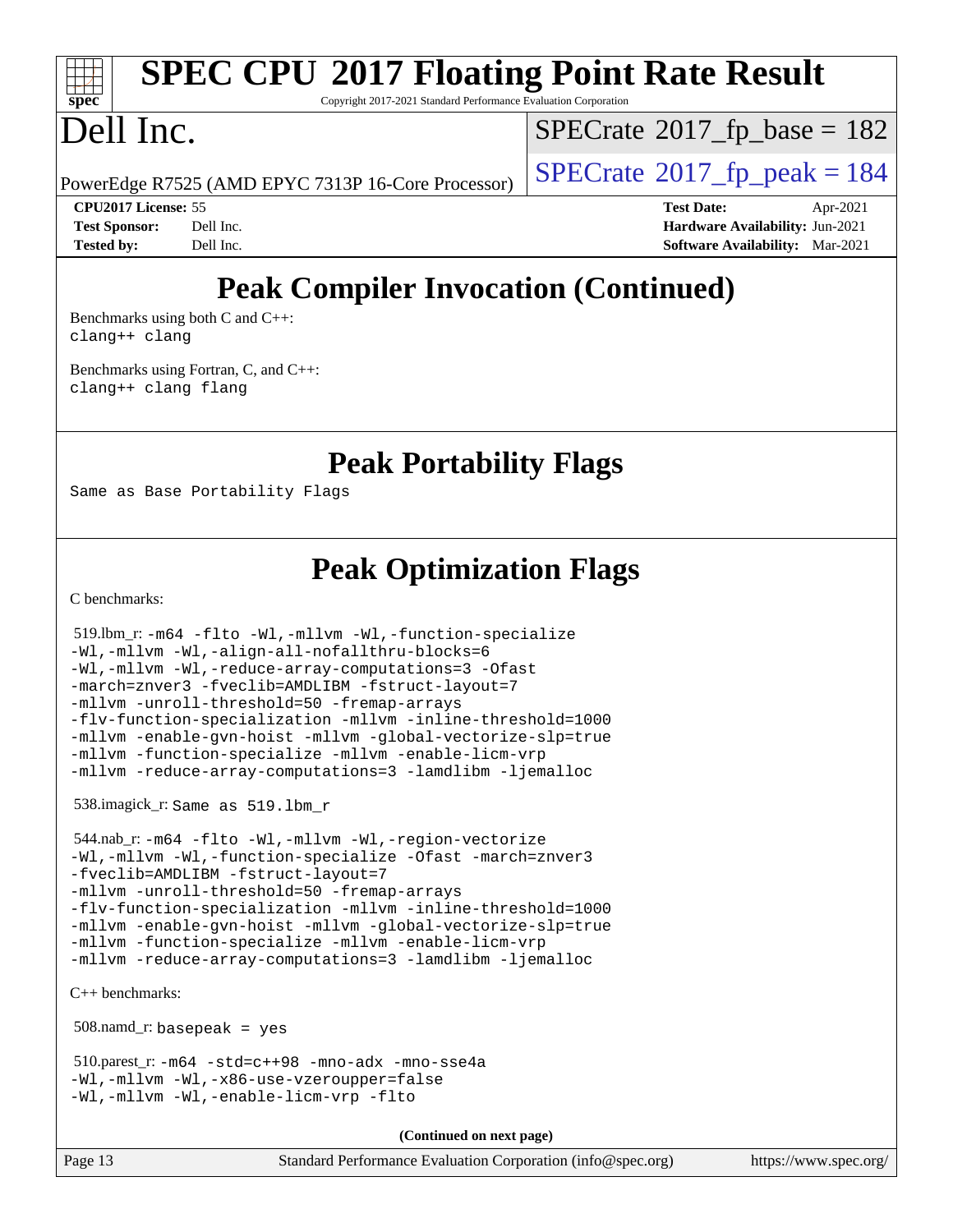

### **[SPEC CPU](http://www.spec.org/auto/cpu2017/Docs/result-fields.html#SPECCPU2017FloatingPointRateResult)[2017 Floating Point Rate Result](http://www.spec.org/auto/cpu2017/Docs/result-fields.html#SPECCPU2017FloatingPointRateResult)**

Copyright 2017-2021 Standard Performance Evaluation Corporation

### Dell Inc.

 $SPECTate$ <sup>®</sup>[2017\\_fp\\_base =](http://www.spec.org/auto/cpu2017/Docs/result-fields.html#SPECrate2017fpbase) 182

PowerEdge R7525 (AMD EPYC 7313P 16-Core Processor)  $\left|$  [SPECrate](http://www.spec.org/auto/cpu2017/Docs/result-fields.html#SPECrate2017fppeak)®[2017\\_fp\\_peak = 1](http://www.spec.org/auto/cpu2017/Docs/result-fields.html#SPECrate2017fppeak)84

**[CPU2017 License:](http://www.spec.org/auto/cpu2017/Docs/result-fields.html#CPU2017License)** 55 **[Test Date:](http://www.spec.org/auto/cpu2017/Docs/result-fields.html#TestDate)** Apr-2021 **[Test Sponsor:](http://www.spec.org/auto/cpu2017/Docs/result-fields.html#TestSponsor)** Dell Inc. **[Hardware Availability:](http://www.spec.org/auto/cpu2017/Docs/result-fields.html#HardwareAvailability)** Jun-2021 **[Tested by:](http://www.spec.org/auto/cpu2017/Docs/result-fields.html#Testedby)** Dell Inc. **[Software Availability:](http://www.spec.org/auto/cpu2017/Docs/result-fields.html#SoftwareAvailability)** Mar-2021

### **[Peak Optimization Flags \(Continued\)](http://www.spec.org/auto/cpu2017/Docs/result-fields.html#PeakOptimizationFlags)**

510.parest r (continued): [-Wl,-mllvm -Wl,-suppress-fmas](http://www.spec.org/cpu2017/results/res2021q3/cpu2017-20210510-26282.flags.html#user_peakEXTRA_LDFLAGS510_parest_r_F-suppress-fmas_f00f00630e4a059e8af9c161e9bbf420bcf19890a7f99d5933525e66aa4b0bb3ab2339d2b12d97d3a5f5d271e839fe9c109938e91fe06230fb53651590cfa1e8) [-Wl,-mllvm -Wl,-function-specialize](http://www.spec.org/cpu2017/results/res2021q3/cpu2017-20210510-26282.flags.html#user_peakEXTRA_LDFLAGS510_parest_r_F-function-specialize_7e7e661e57922243ee67c9a1251cb8910e607325179a0ce7f2884e09a6f5d4a5ef0ae4f37e8a2a11c95fc48e931f06dc2b6016f14b511fcb441e048bef1b065a) [-Ofast](http://www.spec.org/cpu2017/results/res2021q3/cpu2017-20210510-26282.flags.html#user_peakCXXOPTIMIZE510_parest_r_aocc-Ofast) [-march=znver3](http://www.spec.org/cpu2017/results/res2021q3/cpu2017-20210510-26282.flags.html#user_peakCXXOPTIMIZE510_parest_r_aocc-march) [-fveclib=AMDLIBM](http://www.spec.org/cpu2017/results/res2021q3/cpu2017-20210510-26282.flags.html#user_peakCXXOPTIMIZE510_parest_r_F-fveclib) [-finline-aggressive](http://www.spec.org/cpu2017/results/res2021q3/cpu2017-20210510-26282.flags.html#user_peakCXXOPTIMIZE510_parest_r_F-finline-aggressive) [-mllvm -unroll-threshold=100](http://www.spec.org/cpu2017/results/res2021q3/cpu2017-20210510-26282.flags.html#user_peakCXXOPTIMIZE510_parest_r_F-unroll-threshold) [-flv-function-specialization](http://www.spec.org/cpu2017/results/res2021q3/cpu2017-20210510-26282.flags.html#user_peakCXXOPTIMIZE510_parest_r_F-flv-function-specialization) [-mllvm -enable-licm-vrp](http://www.spec.org/cpu2017/results/res2021q3/cpu2017-20210510-26282.flags.html#user_peakCXXOPTIMIZE510_parest_r_F-enable-licm-vrp_82fd83574dee81d8c8043a1355024a53ba7c23d449242d72368fd778ae4cd8625fb6c8e473e88c632367ccc13b0c321b9a13b8db897fcfc1592cf0205fd356b5) [-mllvm -reroll-loops](http://www.spec.org/cpu2017/results/res2021q3/cpu2017-20210510-26282.flags.html#user_peakCXXOPTIMIZE510_parest_r_F-reroll-loops) [-mllvm -aggressive-loop-unswitch](http://www.spec.org/cpu2017/results/res2021q3/cpu2017-20210510-26282.flags.html#user_peakCXXOPTIMIZE510_parest_r_F-aggressive-loop-unswitch_abd8177005d493f9a81f88ae32814acdc0422950e54bc53b0605c538e2e7549eb43d48c826089056b98aa2f0c142dc7ed1401fa1c97db9286a8c3ff748437b59) [-mllvm -reduce-array-computations=3](http://www.spec.org/cpu2017/results/res2021q3/cpu2017-20210510-26282.flags.html#user_peakCXXOPTIMIZE510_parest_r_F-reduce-array-computations) [-mllvm -global-vectorize-slp=true](http://www.spec.org/cpu2017/results/res2021q3/cpu2017-20210510-26282.flags.html#user_peakCXXOPTIMIZE510_parest_r_F-global-vectorize-slp_f701c289ed3fc79483844cad3672606d268e3123d2651e764a36e57810b634b30ff7af25c43ce4288d0e4c1cc47ba156fce6ed971bc0d0e53c4c557f353d3dec) [-lamdlibm](http://www.spec.org/cpu2017/results/res2021q3/cpu2017-20210510-26282.flags.html#user_peakEXTRA_LIBS510_parest_r_F-lamdlibm) [-ljemalloc](http://www.spec.org/cpu2017/results/res2021q3/cpu2017-20210510-26282.flags.html#user_peakEXTRA_LIBS510_parest_r_jemalloc-lib) [Fortran benchmarks](http://www.spec.org/auto/cpu2017/Docs/result-fields.html#Fortranbenchmarks):  $503.bwaves$   $r:$  basepeak = yes 549.fotonik3d\_r: [-m64](http://www.spec.org/cpu2017/results/res2021q3/cpu2017-20210510-26282.flags.html#user_peakFCLD549_fotonik3d_r_F-m64) [-Wl,-mllvm -Wl,-enable-X86-prefetching](http://www.spec.org/cpu2017/results/res2021q3/cpu2017-20210510-26282.flags.html#user_peakLDFFLAGS549_fotonik3d_r_F-enable-X86-prefetching_362de7b2f7f327d498ff3502bcaa6d8937de40fbbc59a600e539433e6b2cb9ea5e30d4a00c3465ce74a160670b5fcaffd57d10fdc90b0d7ee2c6f387a6bf1aee) [-Wl,-mllvm -Wl,-enable-licm-vrp](http://www.spec.org/cpu2017/results/res2021q3/cpu2017-20210510-26282.flags.html#user_peakLDFFLAGS549_fotonik3d_r_F-enable-licm-vrp_65c4fc69039207ec88421e1591ba3bbf2ac715c2f390cac268ece6f40ae7757bd65f971ef38c9b70aedd2bf37e4037d3d64a7fe88db6aed78b6f244274772259) [-flto](http://www.spec.org/cpu2017/results/res2021q3/cpu2017-20210510-26282.flags.html#user_peakEXTRA_LDFLAGSFOPTIMIZE549_fotonik3d_r_aocc-flto) [-Wl,-mllvm -Wl,-function-specialize](http://www.spec.org/cpu2017/results/res2021q3/cpu2017-20210510-26282.flags.html#user_peakEXTRA_LDFLAGS549_fotonik3d_r_F-function-specialize_7e7e661e57922243ee67c9a1251cb8910e607325179a0ce7f2884e09a6f5d4a5ef0ae4f37e8a2a11c95fc48e931f06dc2b6016f14b511fcb441e048bef1b065a) [-Wl,-mllvm -Wl,-align-all-nofallthru-blocks=6](http://www.spec.org/cpu2017/results/res2021q3/cpu2017-20210510-26282.flags.html#user_peakEXTRA_LDFLAGS549_fotonik3d_r_F-align-all-nofallthru-blocks) [-Wl,-mllvm -Wl,-reduce-array-computations=3](http://www.spec.org/cpu2017/results/res2021q3/cpu2017-20210510-26282.flags.html#user_peakEXTRA_LDFLAGS549_fotonik3d_r_F-reduce-array-computations_b882aefe7a5dda4e33149f6299762b9a720dace3e498e13756f4c04e5a19edf5315c1f3993de2e61ec41e8c206231f84e05da7040e1bb5d69ba27d10a12507e4) [-Ofast](http://www.spec.org/cpu2017/results/res2021q3/cpu2017-20210510-26282.flags.html#user_peakFOPTIMIZE549_fotonik3d_r_aocc-Ofast) [-march=znver3](http://www.spec.org/cpu2017/results/res2021q3/cpu2017-20210510-26282.flags.html#user_peakFOPTIMIZE549_fotonik3d_r_aocc-march) [-fveclib=AMDLIBM](http://www.spec.org/cpu2017/results/res2021q3/cpu2017-20210510-26282.flags.html#user_peakFOPTIMIZE549_fotonik3d_r_F-fveclib) [-Kieee](http://www.spec.org/cpu2017/results/res2021q3/cpu2017-20210510-26282.flags.html#user_peakFOPTIMIZE549_fotonik3d_r_F-kieee) [-Mrecursive](http://www.spec.org/cpu2017/results/res2021q3/cpu2017-20210510-26282.flags.html#user_peakFOPTIMIZE549_fotonik3d_r_F-mrecursive) [-mllvm -reduce-array-computations=3](http://www.spec.org/cpu2017/results/res2021q3/cpu2017-20210510-26282.flags.html#user_peakFOPTIMIZE549_fotonik3d_r_F-reduce-array-computations) [-mllvm -global-vectorize-slp=true](http://www.spec.org/cpu2017/results/res2021q3/cpu2017-20210510-26282.flags.html#user_peakFOPTIMIZE549_fotonik3d_r_F-global-vectorize-slp_f701c289ed3fc79483844cad3672606d268e3123d2651e764a36e57810b634b30ff7af25c43ce4288d0e4c1cc47ba156fce6ed971bc0d0e53c4c557f353d3dec) [-mllvm -enable-licm-vrp](http://www.spec.org/cpu2017/results/res2021q3/cpu2017-20210510-26282.flags.html#user_peakFOPTIMIZE549_fotonik3d_r_F-enable-licm-vrp_82fd83574dee81d8c8043a1355024a53ba7c23d449242d72368fd778ae4cd8625fb6c8e473e88c632367ccc13b0c321b9a13b8db897fcfc1592cf0205fd356b5) [-lamdlibm](http://www.spec.org/cpu2017/results/res2021q3/cpu2017-20210510-26282.flags.html#user_peakEXTRA_LIBS549_fotonik3d_r_F-lamdlibm) [-ljemalloc](http://www.spec.org/cpu2017/results/res2021q3/cpu2017-20210510-26282.flags.html#user_peakEXTRA_LIBS549_fotonik3d_r_jemalloc-lib) [-lflang](http://www.spec.org/cpu2017/results/res2021q3/cpu2017-20210510-26282.flags.html#user_peakEXTRA_FLIBS549_fotonik3d_r_F-lflang) [-lflangrti](http://www.spec.org/cpu2017/results/res2021q3/cpu2017-20210510-26282.flags.html#user_peakEXTRA_FLIBS549_fotonik3d_r_F-lflangrti) 554.roms\_r: [-m64](http://www.spec.org/cpu2017/results/res2021q3/cpu2017-20210510-26282.flags.html#user_peakFCLD554_roms_r_F-m64) [-Wl,-mllvm -Wl,-enable-X86-prefetching](http://www.spec.org/cpu2017/results/res2021q3/cpu2017-20210510-26282.flags.html#user_peakLDFFLAGS554_roms_r_F-enable-X86-prefetching_362de7b2f7f327d498ff3502bcaa6d8937de40fbbc59a600e539433e6b2cb9ea5e30d4a00c3465ce74a160670b5fcaffd57d10fdc90b0d7ee2c6f387a6bf1aee) [-Wl,-mllvm -Wl,-enable-licm-vrp](http://www.spec.org/cpu2017/results/res2021q3/cpu2017-20210510-26282.flags.html#user_peakLDFFLAGS554_roms_r_F-enable-licm-vrp_65c4fc69039207ec88421e1591ba3bbf2ac715c2f390cac268ece6f40ae7757bd65f971ef38c9b70aedd2bf37e4037d3d64a7fe88db6aed78b6f244274772259) [-flto](http://www.spec.org/cpu2017/results/res2021q3/cpu2017-20210510-26282.flags.html#user_peakEXTRA_LDFLAGSFOPTIMIZE554_roms_r_aocc-flto) [-Wl,-mllvm -Wl,-function-specialize](http://www.spec.org/cpu2017/results/res2021q3/cpu2017-20210510-26282.flags.html#user_peakEXTRA_LDFLAGS554_roms_r_F-function-specialize_7e7e661e57922243ee67c9a1251cb8910e607325179a0ce7f2884e09a6f5d4a5ef0ae4f37e8a2a11c95fc48e931f06dc2b6016f14b511fcb441e048bef1b065a) [-Wl,-mllvm -Wl,-align-all-nofallthru-blocks=6](http://www.spec.org/cpu2017/results/res2021q3/cpu2017-20210510-26282.flags.html#user_peakEXTRA_LDFLAGS554_roms_r_F-align-all-nofallthru-blocks) [-Wl,-mllvm -Wl,-reduce-array-computations=3](http://www.spec.org/cpu2017/results/res2021q3/cpu2017-20210510-26282.flags.html#user_peakEXTRA_LDFLAGS554_roms_r_F-reduce-array-computations_b882aefe7a5dda4e33149f6299762b9a720dace3e498e13756f4c04e5a19edf5315c1f3993de2e61ec41e8c206231f84e05da7040e1bb5d69ba27d10a12507e4) [-Ofast](http://www.spec.org/cpu2017/results/res2021q3/cpu2017-20210510-26282.flags.html#user_peakFOPTIMIZE554_roms_r_aocc-Ofast) [-march=znver3](http://www.spec.org/cpu2017/results/res2021q3/cpu2017-20210510-26282.flags.html#user_peakFOPTIMIZE554_roms_r_aocc-march) [-fveclib=AMDLIBM](http://www.spec.org/cpu2017/results/res2021q3/cpu2017-20210510-26282.flags.html#user_peakFOPTIMIZE554_roms_r_F-fveclib) [-Kieee](http://www.spec.org/cpu2017/results/res2021q3/cpu2017-20210510-26282.flags.html#user_peakFOPTIMIZE554_roms_r_F-kieee) [-Mrecursive](http://www.spec.org/cpu2017/results/res2021q3/cpu2017-20210510-26282.flags.html#user_peakFOPTIMIZE554_roms_r_F-mrecursive) [-mllvm -reduce-array-computations=3](http://www.spec.org/cpu2017/results/res2021q3/cpu2017-20210510-26282.flags.html#user_peakFOPTIMIZE554_roms_r_F-reduce-array-computations) [-mllvm -global-vectorize-slp=true](http://www.spec.org/cpu2017/results/res2021q3/cpu2017-20210510-26282.flags.html#user_peakFOPTIMIZE554_roms_r_F-global-vectorize-slp_f701c289ed3fc79483844cad3672606d268e3123d2651e764a36e57810b634b30ff7af25c43ce4288d0e4c1cc47ba156fce6ed971bc0d0e53c4c557f353d3dec) [-mllvm -enable-licm-vrp](http://www.spec.org/cpu2017/results/res2021q3/cpu2017-20210510-26282.flags.html#user_peakFOPTIMIZE554_roms_r_F-enable-licm-vrp_82fd83574dee81d8c8043a1355024a53ba7c23d449242d72368fd778ae4cd8625fb6c8e473e88c632367ccc13b0c321b9a13b8db897fcfc1592cf0205fd356b5) [-Hz,1,0x1](http://www.spec.org/cpu2017/results/res2021q3/cpu2017-20210510-26282.flags.html#user_peakEXTRA_FFLAGS554_roms_r_F-save-array-metadata) [-mllvm -fuse-tile-inner-loop](http://www.spec.org/cpu2017/results/res2021q3/cpu2017-20210510-26282.flags.html#user_peakEXTRA_FFLAGS554_roms_r_F-fuse-tile-inner-loop_a96ec74f3ab7113ca948afab2f7df720fdaa7c20bd316986c0fe40ef5f82f2613ee26bde25c6cf421f527cd549c2b0b12b7e2cdf22e7a5a52600673d8851f1df) [-lamdlibm](http://www.spec.org/cpu2017/results/res2021q3/cpu2017-20210510-26282.flags.html#user_peakEXTRA_LIBS554_roms_r_F-lamdlibm) [-ljemalloc](http://www.spec.org/cpu2017/results/res2021q3/cpu2017-20210510-26282.flags.html#user_peakEXTRA_LIBS554_roms_r_jemalloc-lib) [-lflang](http://www.spec.org/cpu2017/results/res2021q3/cpu2017-20210510-26282.flags.html#user_peakEXTRA_FLIBS554_roms_r_F-lflang) [-lflangrti](http://www.spec.org/cpu2017/results/res2021q3/cpu2017-20210510-26282.flags.html#user_peakEXTRA_FLIBS554_roms_r_F-lflangrti) [Benchmarks using both Fortran and C](http://www.spec.org/auto/cpu2017/Docs/result-fields.html#BenchmarksusingbothFortranandC): 521.wrf\_r: basepeak = yes 527.cam4\_r: [-m64](http://www.spec.org/cpu2017/results/res2021q3/cpu2017-20210510-26282.flags.html#user_peakCCFCLD527_cam4_r_F-m64) [-Wl,-mllvm -Wl,-enable-X86-prefetching](http://www.spec.org/cpu2017/results/res2021q3/cpu2017-20210510-26282.flags.html#user_peakLDFFLAGS527_cam4_r_F-enable-X86-prefetching_362de7b2f7f327d498ff3502bcaa6d8937de40fbbc59a600e539433e6b2cb9ea5e30d4a00c3465ce74a160670b5fcaffd57d10fdc90b0d7ee2c6f387a6bf1aee) [-Wl,-mllvm -Wl,-enable-licm-vrp](http://www.spec.org/cpu2017/results/res2021q3/cpu2017-20210510-26282.flags.html#user_peakLDFFLAGS527_cam4_r_F-enable-licm-vrp_65c4fc69039207ec88421e1591ba3bbf2ac715c2f390cac268ece6f40ae7757bd65f971ef38c9b70aedd2bf37e4037d3d64a7fe88db6aed78b6f244274772259) [-flto](http://www.spec.org/cpu2017/results/res2021q3/cpu2017-20210510-26282.flags.html#user_peakCOPTIMIZEEXTRA_LDFLAGS527_cam4_r_aocc-flto) [-Wl,-mllvm -Wl,-function-specialize](http://www.spec.org/cpu2017/results/res2021q3/cpu2017-20210510-26282.flags.html#user_peakEXTRA_LDFLAGS527_cam4_r_F-function-specialize_7e7e661e57922243ee67c9a1251cb8910e607325179a0ce7f2884e09a6f5d4a5ef0ae4f37e8a2a11c95fc48e931f06dc2b6016f14b511fcb441e048bef1b065a) [-Wl,-mllvm -Wl,-force-vector-interleave=1](http://www.spec.org/cpu2017/results/res2021q3/cpu2017-20210510-26282.flags.html#user_peakEXTRA_LDFLAGS527_cam4_r_F-force-vector-interleave) [-Ofast](http://www.spec.org/cpu2017/results/res2021q3/cpu2017-20210510-26282.flags.html#user_peakCOPTIMIZE527_cam4_r_aocc-Ofast) [-march=znver3](http://www.spec.org/cpu2017/results/res2021q3/cpu2017-20210510-26282.flags.html#user_peakCOPTIMIZEFOPTIMIZE527_cam4_r_aocc-march) [-fveclib=AMDLIBM](http://www.spec.org/cpu2017/results/res2021q3/cpu2017-20210510-26282.flags.html#user_peakCOPTIMIZEFOPTIMIZE527_cam4_r_F-fveclib) [-fstruct-layout=7](http://www.spec.org/cpu2017/results/res2021q3/cpu2017-20210510-26282.flags.html#user_peakCOPTIMIZE527_cam4_r_F-struct-layout_bb5ca1df7367e944cc4ca61612cc03d98834394c255cd0c6192b74953ffa1609f9fc38f5f1e72e3b07e2e558865a0ecfad5df250ac72d4e5924673196dbcdf1c) [-mllvm -unroll-threshold=50](http://www.spec.org/cpu2017/results/res2021q3/cpu2017-20210510-26282.flags.html#user_peakCOPTIMIZE527_cam4_r_F-unroll-threshold_458874500b2c105d6d5cb4d7a611c40e2b16e9e3d26b355fea72d644c3673b4de4b3932662f0ed3dbec75c491a13da2d2ca81180bd779dc531083ef1e1e549dc) [-fremap-arrays](http://www.spec.org/cpu2017/results/res2021q3/cpu2017-20210510-26282.flags.html#user_peakCOPTIMIZE527_cam4_r_F-fremap-arrays) [-flv-function-specialization](http://www.spec.org/cpu2017/results/res2021q3/cpu2017-20210510-26282.flags.html#user_peakCOPTIMIZE527_cam4_r_F-flv-function-specialization) [-mllvm -inline-threshold=1000](http://www.spec.org/cpu2017/results/res2021q3/cpu2017-20210510-26282.flags.html#user_peakCOPTIMIZE527_cam4_r_F-inline-threshold_b7832241b0a6397e4ecdbaf0eb7defdc10f885c2a282fa3240fdc99844d543fda39cf8a4a9dccf68cf19b5438ac3b455264f478df15da0f4988afa40d8243bab) **(Continued on next page)**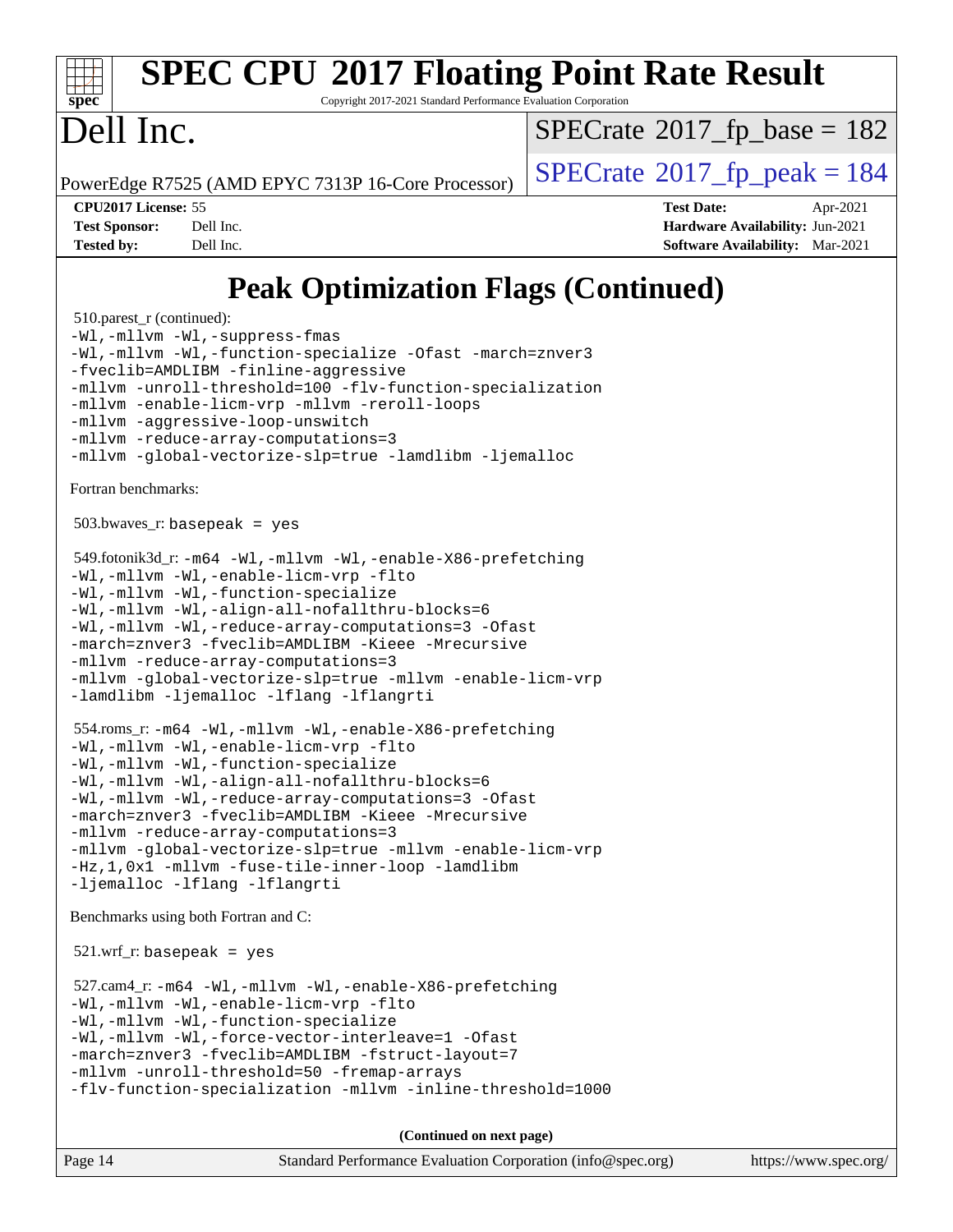|  | <b>SPEC CPU®2017 Floating Point Rate Result</b> |  |  |  |
|--|-------------------------------------------------|--|--|--|

Copyright 2017-2021 Standard Performance Evaluation Corporation

### ell Inc.

**[spec](http://www.spec.org/)**

 $SPECTate@2017_fp\_base = 182$ 

PowerEdge R7525 (AMD EPYC 7313P 16-Core Processor)  $\vert$  [SPECrate](http://www.spec.org/auto/cpu2017/Docs/result-fields.html#SPECrate2017fppeak)®[2017\\_fp\\_peak = 1](http://www.spec.org/auto/cpu2017/Docs/result-fields.html#SPECrate2017fppeak)84

**[CPU2017 License:](http://www.spec.org/auto/cpu2017/Docs/result-fields.html#CPU2017License)** 55 **[Test Date:](http://www.spec.org/auto/cpu2017/Docs/result-fields.html#TestDate)** Apr-2021 **[Test Sponsor:](http://www.spec.org/auto/cpu2017/Docs/result-fields.html#TestSponsor)** Dell Inc. **[Hardware Availability:](http://www.spec.org/auto/cpu2017/Docs/result-fields.html#HardwareAvailability)** Jun-2021 **[Tested by:](http://www.spec.org/auto/cpu2017/Docs/result-fields.html#Testedby)** Dell Inc. **[Software Availability:](http://www.spec.org/auto/cpu2017/Docs/result-fields.html#SoftwareAvailability)** Mar-2021

### **[Peak Optimization Flags \(Continued\)](http://www.spec.org/auto/cpu2017/Docs/result-fields.html#PeakOptimizationFlags)**

527.cam4\_r (continued):

[-mllvm -enable-gvn-hoist](http://www.spec.org/cpu2017/results/res2021q3/cpu2017-20210510-26282.flags.html#user_peakCOPTIMIZE527_cam4_r_F-enable-gvn-hoist_e5856354646dd6ca1333a0ad99b817e4cf8932b91b82809fd8fd47ceff7b22a89eba5c98fd3e3fa5200368fd772cec3dd56abc3c8f7b655a71b9f9848dddedd5) [-mllvm -global-vectorize-slp=true](http://www.spec.org/cpu2017/results/res2021q3/cpu2017-20210510-26282.flags.html#user_peakCOPTIMIZE527_cam4_r_F-global-vectorize-slp_f701c289ed3fc79483844cad3672606d268e3123d2651e764a36e57810b634b30ff7af25c43ce4288d0e4c1cc47ba156fce6ed971bc0d0e53c4c557f353d3dec) [-mllvm -function-specialize](http://www.spec.org/cpu2017/results/res2021q3/cpu2017-20210510-26282.flags.html#user_peakCOPTIMIZE527_cam4_r_F-function-specialize_233b3bdba86027f1b094368157e481c5bc59f40286dc25bfadc1858dcd5745c24fd30d5f188710db7fea399bcc9f44a80b3ce3aacc70a8870250c3ae5e1f35b8) [-mllvm -enable-licm-vrp](http://www.spec.org/cpu2017/results/res2021q3/cpu2017-20210510-26282.flags.html#user_peakCOPTIMIZE527_cam4_r_F-enable-licm-vrp_82fd83574dee81d8c8043a1355024a53ba7c23d449242d72368fd778ae4cd8625fb6c8e473e88c632367ccc13b0c321b9a13b8db897fcfc1592cf0205fd356b5) [-mllvm -reduce-array-computations=3](http://www.spec.org/cpu2017/results/res2021q3/cpu2017-20210510-26282.flags.html#user_peakCOPTIMIZE527_cam4_r_F-reduce-array-computations) [-O3](http://www.spec.org/cpu2017/results/res2021q3/cpu2017-20210510-26282.flags.html#user_peakFOPTIMIZE527_cam4_r_F-O3) [-ffast-math](http://www.spec.org/cpu2017/results/res2021q3/cpu2017-20210510-26282.flags.html#user_peakFOPTIMIZE527_cam4_r_aocc-ffast-math) [-funroll-loops](http://www.spec.org/cpu2017/results/res2021q3/cpu2017-20210510-26282.flags.html#user_peakFOPTIMIZE527_cam4_r_aocc-unroll-loops) [-mllvm -extra-vectorizer-passes](http://www.spec.org/cpu2017/results/res2021q3/cpu2017-20210510-26282.flags.html#user_peakFOPTIMIZE527_cam4_r_F-extra-vectorizer-passes_4bb9f90681e045f5ce38050c5c48e52c5a95ed819cbc44e12f6b389a91a38f1bfb7d9f51b06906bf2bd7ccd881019f6383c418982c71e3a142c10a060056d555) [-mllvm -lsr-in-nested-loop](http://www.spec.org/cpu2017/results/res2021q3/cpu2017-20210510-26282.flags.html#user_peakFOPTIMIZE527_cam4_r_F-lsr-in-nested-loop_73f878522b3ccb742989d8e6de767863b372c2128b38f859376ee3fb883bc58dcc0955f53f856eb534bcc3be9d53927141e78ef6b7f1398bb0518a7b833043eb) [-Mrecursive](http://www.spec.org/cpu2017/results/res2021q3/cpu2017-20210510-26282.flags.html#user_peakFOPTIMIZE527_cam4_r_F-mrecursive) [-lamdlibm](http://www.spec.org/cpu2017/results/res2021q3/cpu2017-20210510-26282.flags.html#user_peakEXTRA_LIBS527_cam4_r_F-lamdlibm) [-ljemalloc](http://www.spec.org/cpu2017/results/res2021q3/cpu2017-20210510-26282.flags.html#user_peakEXTRA_LIBS527_cam4_r_jemalloc-lib) [-lflang](http://www.spec.org/cpu2017/results/res2021q3/cpu2017-20210510-26282.flags.html#user_peakEXTRA_FLIBS527_cam4_r_F-lflang) [-lflangrti](http://www.spec.org/cpu2017/results/res2021q3/cpu2017-20210510-26282.flags.html#user_peakEXTRA_FLIBS527_cam4_r_F-lflangrti)

[Benchmarks using both C and C++](http://www.spec.org/auto/cpu2017/Docs/result-fields.html#BenchmarksusingbothCandCXX):

```
 511.povray_r: -m64 -std=c++98 -mno-adx -mno-sse4a
-Wl,-mllvm -Wl,-x86-use-vzeroupper=false
-Wl,-mllvm -Wl,-enable-licm-vrp -flto
-Wl,-mllvm -Wl,-function-specialize
-Wl,-mllvm -Wl,-align-all-nofallthru-blocks=6
-Wl,-mllvm -Wl,-reduce-array-computations=3 -Ofast
-march=znver3 -fveclib=AMDLIBM -fstruct-layout=7
-mllvm -unroll-threshold=50 -fremap-arrays
-flv-function-specialization -mllvm -inline-threshold=1000
-mllvm -enable-gvn-hoist -mllvm -global-vectorize-slp=true
-mllvm -function-specialize -mllvm -enable-licm-vrp
-mllvm -reduce-array-computations=3 -finline-aggressive
-mllvm -unroll-threshold=100 -mllvm -reroll-loops
-mllvm -aggressive-loop-unswitch -lamdlibm -ljemalloc
```
526.blender\_r: basepeak = yes

[Benchmarks using Fortran, C, and C++:](http://www.spec.org/auto/cpu2017/Docs/result-fields.html#BenchmarksusingFortranCandCXX)

| $507.cactuBSSN_r$ : basepeak = yes |  |  |  |  |
|------------------------------------|--|--|--|--|
|------------------------------------|--|--|--|--|

### **[Peak Other Flags](http://www.spec.org/auto/cpu2017/Docs/result-fields.html#PeakOtherFlags)**

[C benchmarks](http://www.spec.org/auto/cpu2017/Docs/result-fields.html#Cbenchmarks):

[-Wno-unused-command-line-argument](http://www.spec.org/cpu2017/results/res2021q3/cpu2017-20210510-26282.flags.html#user_CCpeak_F-Wno-unused-command-line-argument)

[C++ benchmarks:](http://www.spec.org/auto/cpu2017/Docs/result-fields.html#CXXbenchmarks) [-Wno-unused-command-line-argument](http://www.spec.org/cpu2017/results/res2021q3/cpu2017-20210510-26282.flags.html#user_CXXpeak_F-Wno-unused-command-line-argument)

[Fortran benchmarks](http://www.spec.org/auto/cpu2017/Docs/result-fields.html#Fortranbenchmarks): [-Wno-unused-command-line-argument](http://www.spec.org/cpu2017/results/res2021q3/cpu2017-20210510-26282.flags.html#user_FCpeak_F-Wno-unused-command-line-argument)

[Benchmarks using both Fortran and C](http://www.spec.org/auto/cpu2017/Docs/result-fields.html#BenchmarksusingbothFortranandC): [-Wno-unused-command-line-argument](http://www.spec.org/cpu2017/results/res2021q3/cpu2017-20210510-26282.flags.html#user_CC_FCpeak_F-Wno-unused-command-line-argument)

**(Continued on next page)**